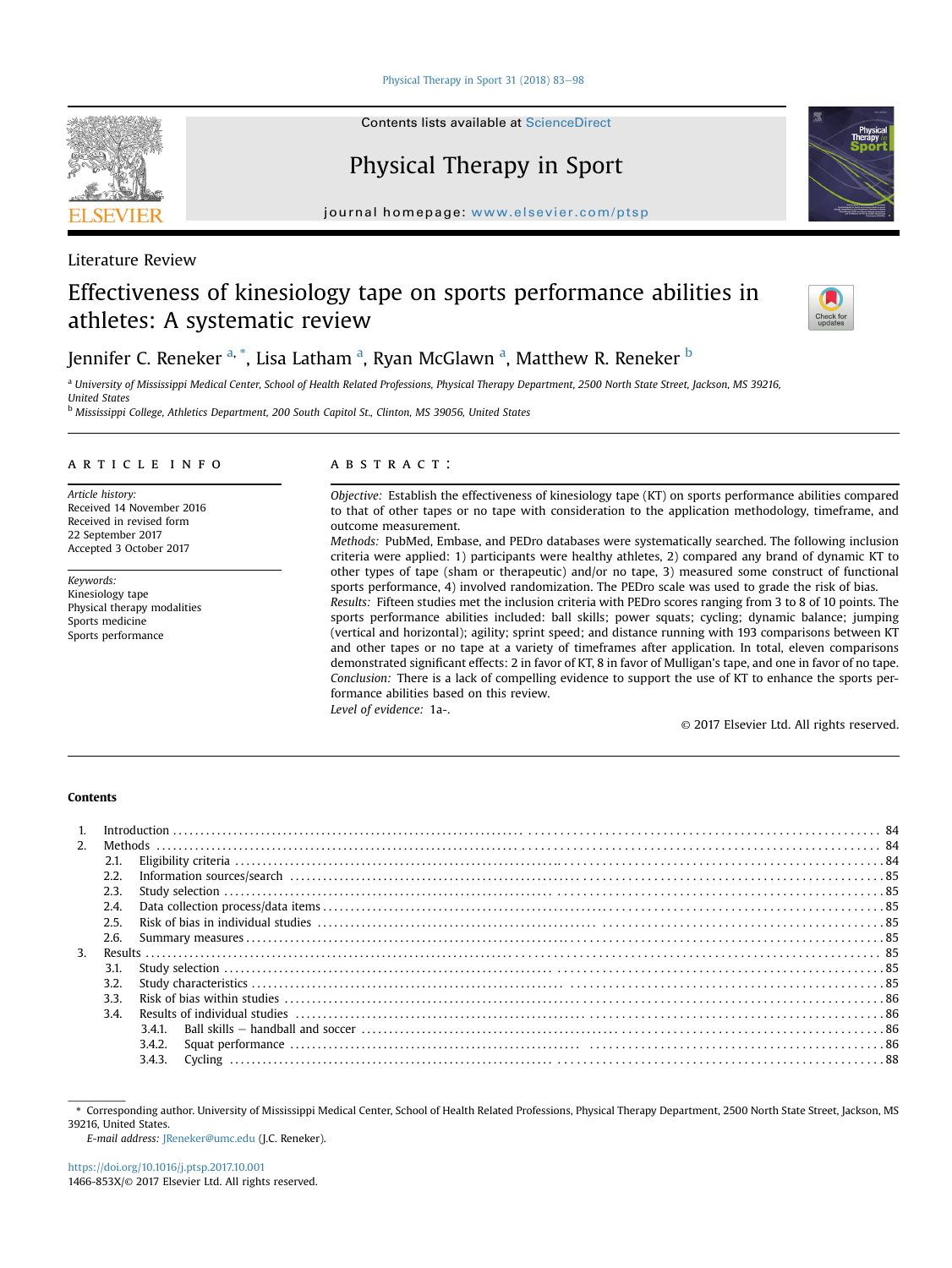| 3.4.5. |  |
|--------|--|
| 3.4.6. |  |
|        |  |
|        |  |
|        |  |
|        |  |
|        |  |
|        |  |
|        |  |
|        |  |
|        |  |
|        |  |
|        |  |
|        |  |

### 1. Introduction

Sports-specific training is physically rigorous and requires the completion of endurance activities, repetitive movements, and a variety of other demands on the musculoskeletal system. Performance in competitive games or trials generally occurs concurrently with maintaining this intense sport-specific training, which further stresses the body. Many of the options to legally enhance sports performance focus on diet or dietary supplements [\(Beck, Thomson,](#page-14-0) [Swift,](#page-14-0) & [von Hurst, 2015; Mason, Morrison, McConell,](#page-14-0) & [Wadley,](#page-14-0) [2016; Pasiakos, McLellan,](#page-14-0) & [Lieberman, 2015](#page-14-0)), psychological interventions ([Brown](#page-14-0) & [Fletcher, 2016; McCormick, Meijen,](#page-14-0) & [Marcora, 2015\)](#page-14-0), and external muscular supportive garments or elements ([MacRae, Cotter,](#page-14-0) & [Laing, 2011; Murray](#page-14-0) & [Cardinale, 2015\)](#page-14-0). One type of external support that athletes and coaches routinely use in an effort to enhance sports performance abilities is dynamic kinesiology tape (KT).

The originally developed dynamic KT, Kinesiotape®, gained international interest among athletes in the 2008 summer Olympics when participants from all over the world wore it during televised sporting events [\(Beutel](#page-14-0) & [Cardone, 2014](#page-14-0)). Since the development of Kinesiotape®, there have been many similarly developed dynamic elastic adhesive tapes, collectively known as kinesiology tape. Kinesiology tapes are used for a range of reasons including to: improve blood flow [\(Woodward, Unnithan,](#page-15-0) & [Hopkins, 2015\)](#page-15-0), reduce pain ([Lee, Yi,](#page-14-0) & [Lee, 2016\)](#page-14-0), prevent injuries [\(Woodward](#page-15-0) [et al., 2015\)](#page-15-0), facilitate recovery [\(Woodward et al., 2015\)](#page-15-0), expand range of motion or flexibility [\(Farquharson](#page-14-0) & [Greig, 2015; Lee et al.,](#page-14-0) [2016](#page-14-0)), increase strength, add stability [\(Kim, Lee, Kim,](#page-14-0) & [Lee, 2015\)](#page-14-0) and enhance several other measures of athletic performance ([Kinesio University, 2016; Ward et al., 2014\)](#page-14-0). Despite the widespread publicity and use by athletes, there is limited research evidence to support the use of KT for these reasons [\(Nunes et al., 2015\)](#page-14-0). Most of the validation for the use of KT is through endorsements and testimonials found on the internet ([Beutel](#page-14-0) & [Cardone, 2014\)](#page-14-0).

A variety of clinician specialists who routinely work with athletes, are eligible to participate in continuing education training, achieve competency, and to be endorsed as a Certified Kinesio Taping Practitioner. Kinesio University is the organization that manages this certification and is overseen by Dr. Kinzo Kase, who developed the original Kinesiotape® and taping method [\(Kinesio](#page-14-0) [University, 2016\)](#page-14-0). Dr. Kase's taping methodology is frequently utilized with many different brands of KT. The correct application of KT according to the taping method is believed to be related to its effectiveness and therefore, any research protocols investigating it should include the experience of the practitioner to ensure the correct application of the tape [\(Lee, 2015](#page-14-0)). Secondarily, the measurement of the outcome in relationship to the duration of tape application is also of interest, as KT is often worn for multiple days before removal.

There are many previously published systematic reviews completed on a range of uses for KT in a variety of patient populations. Most of these reviews have been done on a specific pathology or cause of pain ([Montalvo, Cara,](#page-14-0) & [Myer, 2014; Morris,](#page-14-0) [Jones, Ryan,](#page-14-0) & [Ryan, 2013](#page-14-0)). Only two published systematic re-views have focused on a healthy population ([Csapo](#page-14-0) & [Alegre, 2015;](#page-14-0) [Williams, Whatman, Hume,](#page-14-0) & [Sheerin, 2012\)](#page-14-0). Despite the number and range of reviews on KT, to our knowledge, there has been no systematic review to focus on the effectiveness of KT on sports performance abilities. Therefore, the aims of this systematic review are to: 1) assess the strengths and weaknesses of individual studies, and 2) establish effect sizes for KT compared to any other tape or no tape conditions. This will be done with attention to the application methodology of the tape and the timeframe from tape application to the outcome measurement.

### 2. Methods

The 2009 preferred guidelines for systematic reviews and metaanalyses (PRISMA) were used in the reporting of this systematic review. This guideline consists of a 27-item checklist that includes items regarded essential for manuscript development and transparent reporting ([Moher, Altman, Liberati,](#page-14-0) & [Tetzlaff, 2011](#page-14-0)).

### 2.1. Eligibility criteria

Articles were included based on the following criteria: 1) participants were identified as healthy non-injured competitive athletes or recreationally active subjects, 2) the study design compared any variant of KT to any other type of tape and/or a no tape group, 3) the outcome was a construct of sports performance, and 4) involved randomization in any form (randomized crossover designs where participants serve as their own control were also accepted). Articles were excluded if they were not available in English or in full text (e.g. published abstracts from conference proceedings were not included).

Given that this is a systematic review on the effectiveness of KT, which refers to its performance under 'real-world' conditions ([Revicki](#page-14-0) & [Frank, 1999\)](#page-14-0), the measurement of sports performance outcomes had to have been completed during any functional component of a sport activity. Measurements of outcomes obtained while the subject was completing a non-functional activity (e.g. sitting on a Cybex machine) were not included in this review as a "sports performance ability" because these types of measurements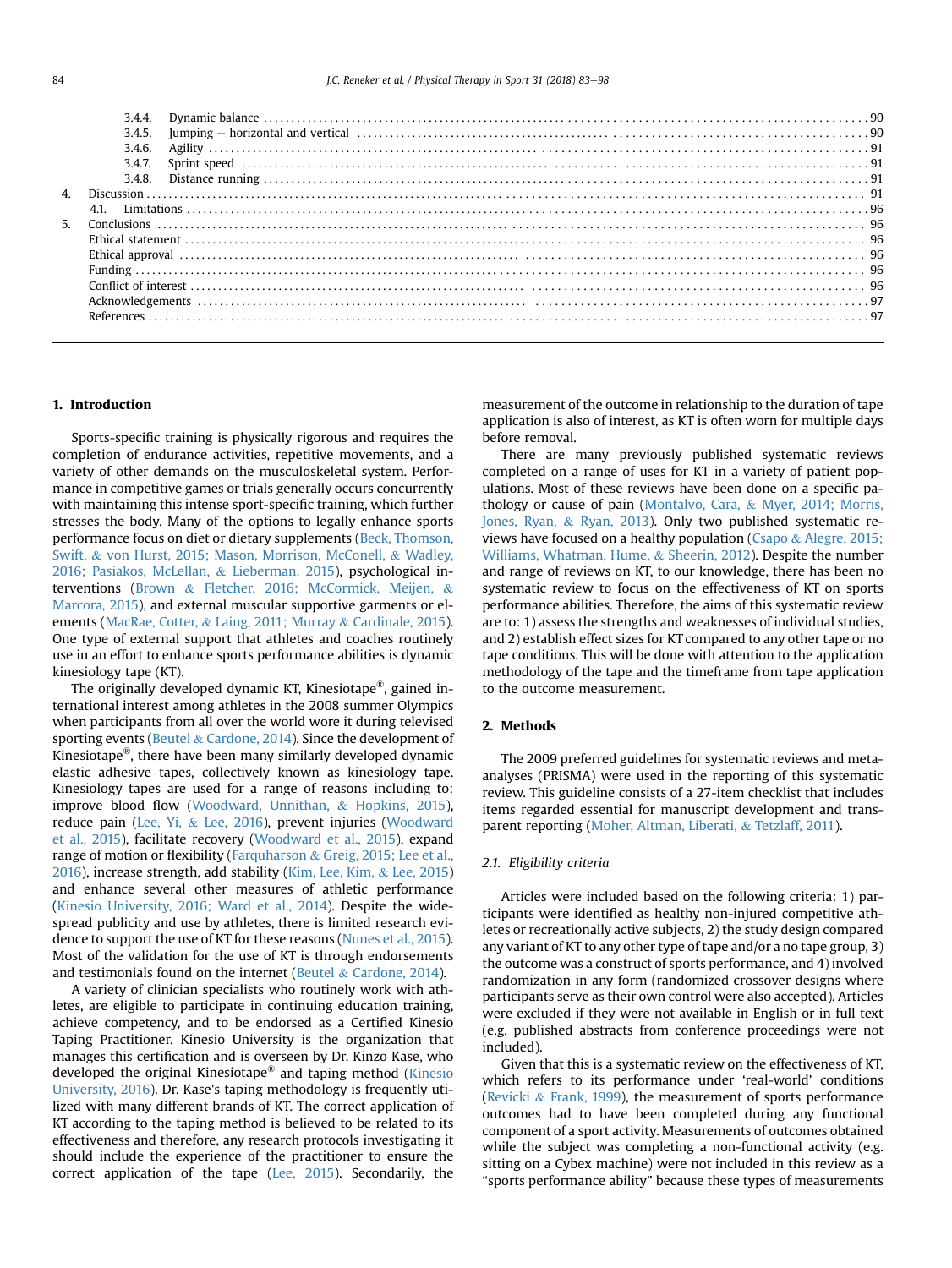do not necessarily translate into meaningful sports abilities ([Moradi, Movahedi,](#page-14-0) & [Salehi, 2014; Wolpert](#page-14-0) & [Flanagan, 2010\)](#page-14-0).

### 2.2. Information sources/search

Two online databases, PubMed and Embase were searched in August 2016. The following search query was used in both databases ((kinesiology tape\* OR kinesiology taping\* OR kinesiotape\* OR kinesiotaping OR tape OR taping) AND (sport performance OR sports performance OR sporting performance OR athletic performance)). No limits were placed on this search. A third electronic search was performed in the PEDro database using a similar strategy. Finally, the included manuscript's references were reviewed to ensure that all relevant studies were identified. The computerized searches were completed with the assistance of a health university librarian.

## 2.3. Study selection

A stepwise process was used to identify articles to be selected for inclusion in this review. Two authors independently screened titles, followed by abstracts, and then full text. Where discrepancies arose, the third author served as a tie-breaker at each stage of the process.

### 2.4. Data collection process/data items

The following items were extracted from each included study; the sex and description of the athlete (i.e. soccer player, runner, etc.) and level of participation; the intervention with KT, including the tape brand, location and method of tape application; the time between tape application and performance testing; and the clinician type and experience with KT; the comparator condition(s) including type of tape, location and method of tape application; the no tape condition and timeframe between testing conditions; any attempts to blind subjects; the functional sports-performance abilities measured; and the measurement used for obtaining the outcome.

Since we were interested in the effectiveness of KT, all comparator tape conditions were included. Sham tape was regarded as any non-therapeutic taping procedure with any type of tape, including ineffective application of KT (as described by the original research). Other taping strategies that were used as a second intervention were also included in our other tape designation and were indicated as a second taping intervention. No tape conditions included measurements of the outcomes where no adhesive tape was applied to the body.

## 2.5. Risk of bias in individual studies

Each full-text article was assessed by two independent reviewers and scored using the PEDro scale. Any discrepancies were resolved by discussion and consensus. One article ([Nunes, de](#page-14-0) [Noronha, Cunha, Ruschel,](#page-14-0) & [Borges, 2013\)](#page-14-0) was archived in the PEDro database so these scores were used in lieu of the authors scoring. The PEDro scale was developed to measure methodological quality and internal validity of randomized studies [\(de Morton,](#page-14-0) [2009\)](#page-14-0). Each of the 10 items is scored as either present [\(Mason](#page-14-0) [et al., 2016](#page-14-0)) or absent (0) and a score is then calculated out of 10 with a larger number indicating better quality ([de Morton, 2009\)](#page-14-0). The categories that were used to define overall quality of each article are as follows:  $\leq$ 4 (poor), 5–6 (moderate) and  $\geq$ 7 (high quality) [\(Fernandez et al., 2016\)](#page-14-0).

#### 2.6. Summary measures

Cohen's d effect sizes with 95% confidence intervals were calculated using a downloaded Excel spreadsheet to establish the size of the difference in the performance outcome between testing conditions [\(Centre for Evaluation and Monitoring Durham, 2017\)](#page-14-0). Separately, calculations were made for each included study between KT and other tape and between KT and no tape. For studies reporting pre and post values for within group change, only post value scores were used to calculate between groups effect size. An effect size was considered significant if the calculated 95% confidence interval for the point estimate did not cross zero. Negative effect sizes reflect that the performance being measured resulted in a better outcome during the comparator condition whereas positive effect sizes reflect better performance during the KT condition.

### 3. Results

### 3.1. Study selection

The database searches resulted in a total of 260 articles, after duplicates were removed. With review of titles, 122 remained, and after review of abstracts, 53 full-text articles were reviewed for eligibility. After full-text review, a total of 11 articles fit the inclusion criteria (see [Fig. 1](#page-3-0)). The search of the references of the selected manuscripts yielded 4 additional articles for an overall total of 15 studies for this review.

# 3.2. Study characteristics

The description of the participants, interventions with KT, interventions with other tape, and no tape conditions, and the time between tape application and testing as described in the selected studies can be found in [Table 1.](#page-4-0) Seven articles compared the effectiveness of KT to other tape, including six as a sham tape (or ineffective KT tape application) [\(Cheung et al., 2016; Lins, Neto,](#page-14-0) & [Amorim, 2013; Nunes et al., 2013; Strutzenberger, Moore,](#page-14-0) Griffi[ths, Schwameder,](#page-14-0) & [Irwin, 2016; Vercelli et al., 2012; Wilson](#page-14-0) [et al., 2016\)](#page-14-0), and one as a second intervention with Mulligan's Tape ([Howe, Campbell, Ng, Hall,](#page-14-0) & [Hopper, 2015](#page-14-0)) and one as a second intervention with inhibitory KT ([Vercelli et al., 2012\)](#page-14-0). Thirteen articles compared the effectiveness of KT to a no tape condition ([Chaney, Hirayama, Mendoza, Schmitt,](#page-14-0) & [Janini, 2015; Cheung](#page-14-0) [et al., 2016; Csapo, Herceg, Alegre, Crevenna,](#page-14-0) & [Pieber, 2012;](#page-14-0) [Harmanci et al., 2016; Howe et al., 2015; Lins et al., 2013; Miller](#page-14-0) [et al., 2015; Mostaghim, Koushkie Jahromi, Rojhani,](#page-14-0) & [Salesi,](#page-14-0) [2016; Muller](#page-14-0) & [Brandes, 2015; Schiffer, Mollinger, Sperlich,](#page-14-0) & [Memmert, 2015; Strutzenberger et al., 2016; Vercelli et al., 2012;](#page-14-0) [de Hoyo, Alvarez-Mesa, Sanudo, Carrasco,](#page-14-0) & [Dominguez, 2013\)](#page-14-0). The time between tape application and testing varied across studies but in general, all studies tested subjects within 1 h of KT application. In addition, 1 study completed testing immediately after application of tape and again after a fatigue inducing protocol (exact time not reported) ([Strutzenberger et al., 2016\)](#page-14-0). Two additional studies tested immediately after tape application and 24 h later ([Mostaghim et al., 2016; Wilson et al., 2016\)](#page-14-0) and 72 and 120 h after application ([Wilson et al., 2016\)](#page-15-0). Nine studies specify that the KT tape was applied according to Kase's recommendations ([Chaney](#page-14-0) [et al., 2015; Csapo et al., 2012; Harmanci et al., 2016; Lins et al.,](#page-14-0) [2013; Mostaghim et al., 2016; Nunes et al., 2013; Schiffer et al.,](#page-14-0) [2015; Strutzenberger et al., 2016; de Hoyo et al., 2013\)](#page-14-0). Five do not specifically state that they used Kase's method but they describe the amount of tension applied to the tape during application and the specific location of the body where the tape was applied [\(Cheung et al., 2016; Howe et al., 2015; Muller](#page-14-0) & [Brandes,](#page-14-0)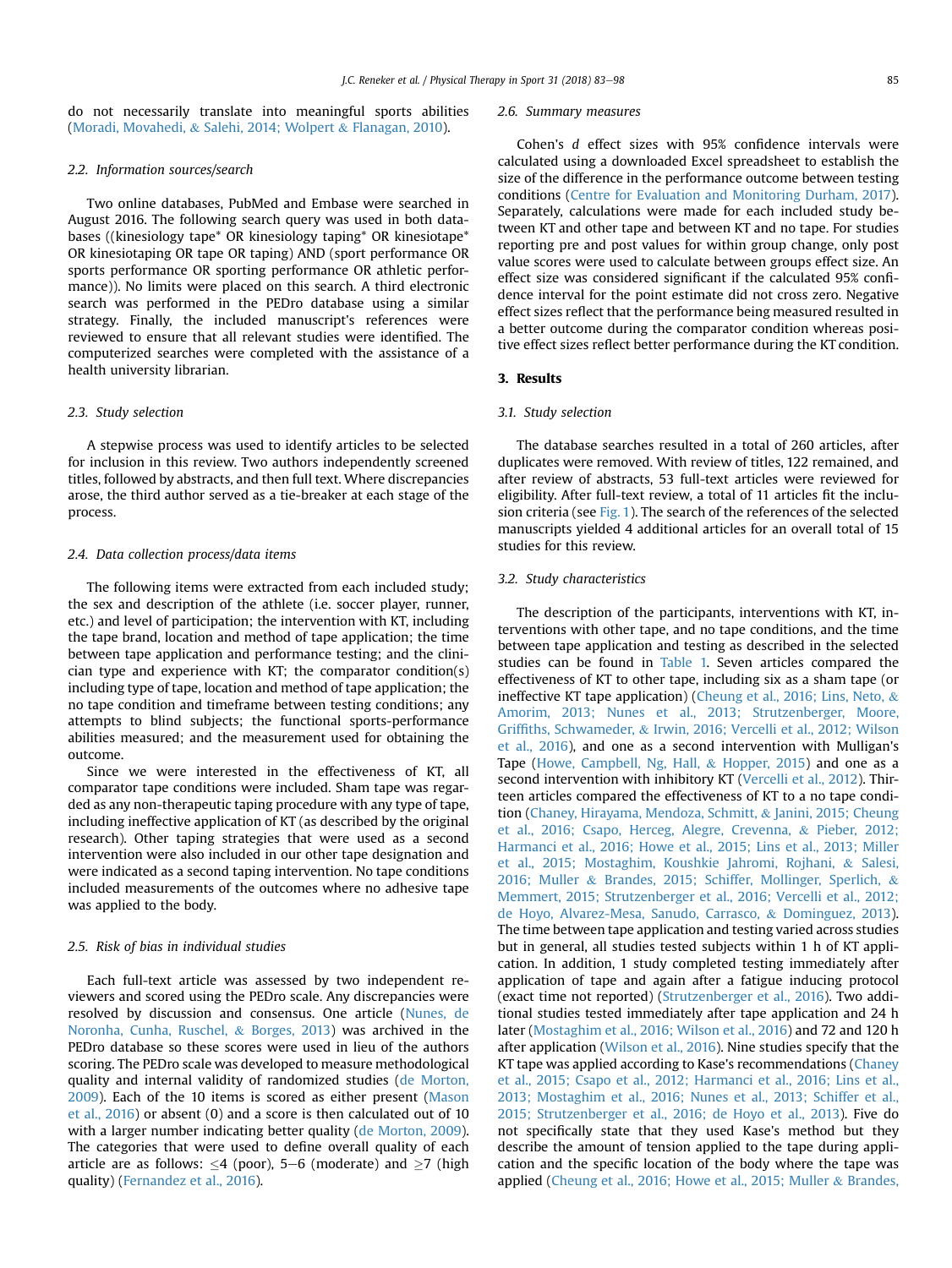<span id="page-3-0"></span>

Fig. 1. PRISMA flow chart.

[2015; Vercelli et al., 2012; Wilson et al., 2016](#page-14-0)). One does not describe the tension with which the KT was applied [\(Miller et al.,](#page-14-0) [2015](#page-14-0)).

Information regarding the clinician type and experience with KT, the test and units used to measure the sports performance ability, and the manner and attempts to blind participants is presented in [Table 2.](#page-6-0) Ten of the studies describe KT in the intervention was applied by a clinician with experience and/or certification in application of KT [\(Cheung et al., 2016; Csapo et al., 2012; Miller](#page-14-0) [et al., 2015; Muller](#page-14-0) & [Brandes, 2015; Nunes et al., 2013; Schiffer](#page-14-0) [et al., 2015; Strutzenberger et al., 2016; Vercelli et al., 2012;](#page-14-0) [Wilson et al., 2016; de Hoyo et al., 2013](#page-14-0)). Two studies describe the clinician type and/or level of expertise in sport physical therapy but do not describe specific expertise with KT ([Chaney et al., 2015;](#page-14-0) [Mostaghim et al., 2016](#page-14-0)). Three studies did not provide information on the clinician type or expertise of the person applying the tape ([Harmanci et al., 2016; Howe et al., 2015; Lins et al., 2013](#page-14-0)). None of the studies were able to blind the therapists who administered the therapy (i.e. applied the tape). Three of the studies describe procedures to blind the subjects [\(Cheung et al., 2016; Nunes et al.,](#page-14-0) [2013; Wilson et al., 2016\)](#page-14-0) and four studies described procedures to blind the assessors of the key outcomes [\(Cheung et al., 2016;](#page-14-0) [Nunes et al., 2013; Vercelli et al., 2012; Wilson et al., 2016\)](#page-14-0).

#### 3.3. Risk of bias within studies

Scores on the PEDro scale ranged from 3 to 8 for the selected articles ([Table 3\)](#page-7-0). Five studies demonstrated poor quality ([Csapo](#page-14-0) [et al., 2012; Harmanci et al., 2016; Mostaghim et al., 2016;](#page-14-0) [Strutzenberger et al., 2016; de Hoyo et al., 2013](#page-14-0)); four were of moderate quality [\(Howe et al., 2015; Miller et al., 2015; Schiffer](#page-14-0) [et al., 2015; Wilson et al., 2016\)](#page-14-0); and six studies scored at a level on the PEDro indicating high quality ([Chaney et al., 2015; Cheung](#page-14-0) [et al., 2016; Lins et al., 2013; Muller](#page-14-0) & [Brandes, 2015; Nunes](#page-14-0) [et al., 2013; Vercelli et al., 2012](#page-14-0)).

### 3.4. Results of individual studies

For ease of interpretation and comparison across results, studies were arranged in tabular format by the sports ability that was measured [\(Table 4](#page-9-0)). Outcomes measured at different times were reported at each time.

## $3.4.1.$  Ball skills  $-$  handball and soccer

Within the single study looking at ball skills ([Muller](#page-14-0)  $&$  [Brandes,](#page-14-0) [2015\)](#page-14-0), there were no comparisons of KT to other tape and 4 comparisons of KT to no tape. This study was of high quality (7 points) on the PEDro scale. There were two comparisons for the outcome of ball velocity and two comparisons for ball accuracy. Neither outcome of ball velocity was significant. Both measures of ball accuracy found a statistically significant difference. Kinesiology tape was superior to no tape for a soccer goal kick, distance from the target ( $d = 0.67$ ; 95%CI: 0.11,1.22) and no tape was superior to KT for a handball goal throw distance from the target  $(-0.53; 95%)$  $CI: -0.03,-1.02$ ).

### 3.4.2. Squat performance

Within the single study looking at muscular power [\(de Hoyo](#page-14-0) [et al., 2013](#page-14-0)), there were no comparisons of KT to other tape and two comparisons of KT to no tape for power output during a concentric return to stance from a half-squat with 30 kg and 50 kg. This study was of poor quality (3 points) according to the PEDro scale. The results were only reported in percent change between conditions, which were positive in favor of KT but were not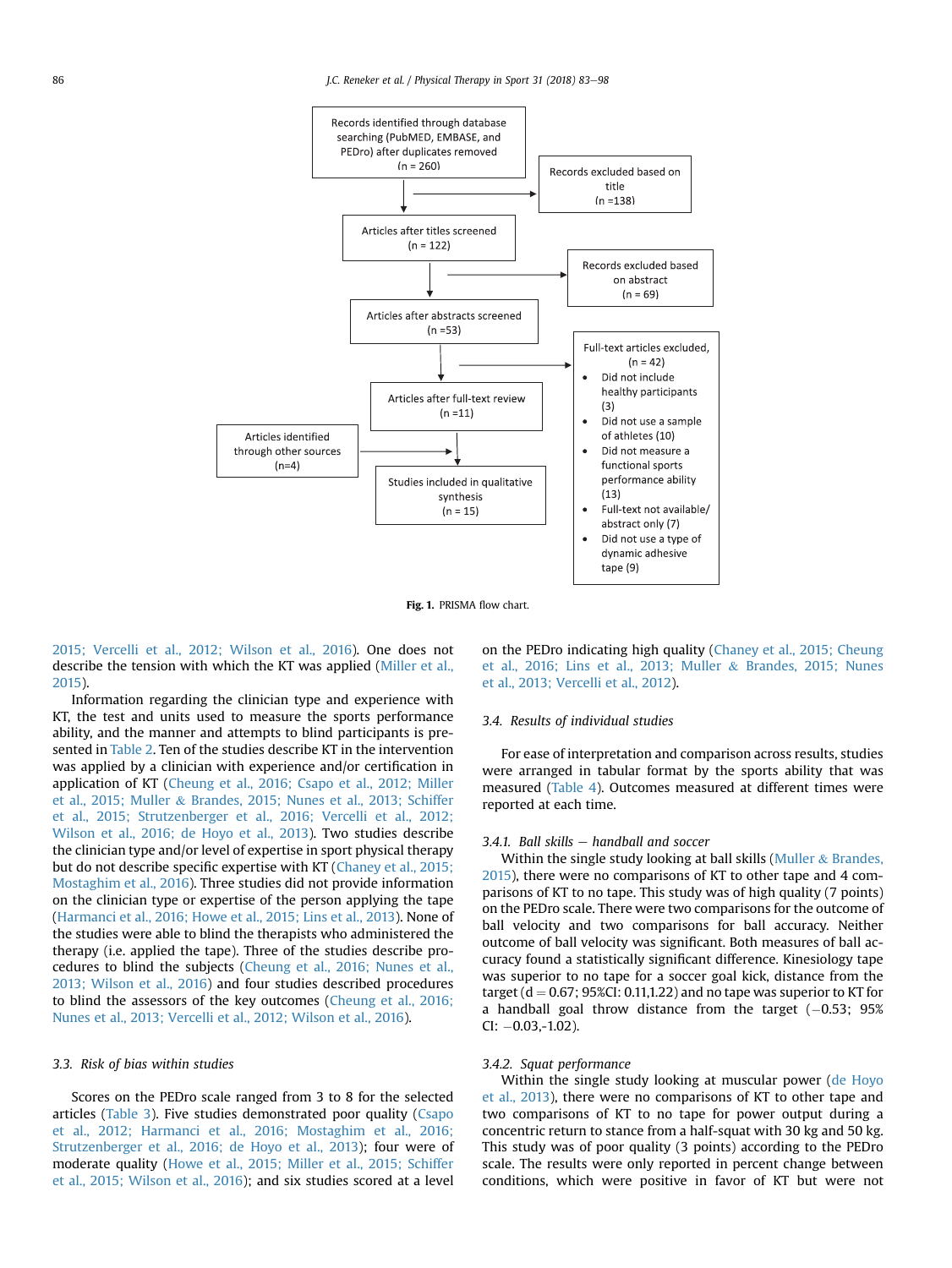<span id="page-4-0"></span>

Description of included studies.

| Study                 | Participant characteristics<br>- total number, sex, and<br>type of athlete; study<br>design                                                                     | Intervention with $KT -$<br>number of participants,<br>type of tape and location of participants, type of tape<br>application                                                                                                                                                                                                                                                                                                            | Intervention with placebo<br>or other tape $-$ number of                                                                                                                                                                                                                                                                 | Control Condition -<br>number of participants,<br>when was control condition<br>and location of application measured in relationship to<br>the intervention with KT                                                                                                        | Time between taping and<br>testing                                                                                                                                                                                                                                 |
|-----------------------|-----------------------------------------------------------------------------------------------------------------------------------------------------------------|------------------------------------------------------------------------------------------------------------------------------------------------------------------------------------------------------------------------------------------------------------------------------------------------------------------------------------------------------------------------------------------------------------------------------------------|--------------------------------------------------------------------------------------------------------------------------------------------------------------------------------------------------------------------------------------------------------------------------------------------------------------------------|----------------------------------------------------------------------------------------------------------------------------------------------------------------------------------------------------------------------------------------------------------------------------|--------------------------------------------------------------------------------------------------------------------------------------------------------------------------------------------------------------------------------------------------------------------|
| Chaney et al., 2015   | 34 male and female high<br>school basketball players;<br>Randomized controlled<br>trial, cross-over design                                                      | 33 participants - KT applied<br>to the gastroc-soleus<br>complex bilaterally<br>according to Kase's<br>recommendations                                                                                                                                                                                                                                                                                                                   |                                                                                                                                                                                                                                                                                                                          | 34 participants completed<br>on same day and time as<br>intervention group                                                                                                                                                                                                 | Taping followed by testing<br>immediately                                                                                                                                                                                                                          |
| Cheung et al., 2016   | 44 male and female<br>volleyball players;<br>Randomized controlled<br>trial, cross-over design                                                                  | 44 participants 1st trial - KT 44 participants 1st trial-<br>(KINTAPE) applied to rectus sham KINTAPE applied to<br>femoris, vastus medialis,<br>and gastroc bilaterally with medialis, and gastroc<br>appropriate tension to<br>provide muscle facilitation<br>38 participants 2nd trial (1<br>week after 1st trial)<br>KINTAPE applied to rectus<br>femoris, vastus medialis,<br>appropriate tension to<br>provide muscle facilitation | rectus femoris, to vastus<br>bilaterally with no tension<br>38 participants 2nd trial (1<br>week after 1st trial) sham<br>KINTAPE applied to rectus<br>femoris, vastus medialis,<br>and gastroc bilaterally with and gastroc bilaterally with<br>no tension                                                              | 30 participants 3rd trial (2)<br>weeks after 1st trial)<br>control group testing                                                                                                                                                                                           | Taping followed by 5 min<br>static stretching of quads,<br>hamstrings, and gastrocs<br>bilaterally before testing                                                                                                                                                  |
| Csapo et al., 2012    | 12 male and 12 female<br>physically active sports<br>students or physically<br>active physical therapists;<br>Randomized controlled<br>trial, cross-over design | 24 participants with ktape<br>(biviax GmbH, Dortmund,<br>Germany) applied to<br>gastroc and soleus<br>bilaterally with no tension<br>according to Kase's<br>recommendations; on 2<br>separate days, with a<br>minimum of 48 h between<br>each day of testing carried<br>out at the same of day                                                                                                                                           |                                                                                                                                                                                                                                                                                                                          | 24 participants randomly<br>assigned to control group<br>first or intervention group<br>first, then switched on<br>subsequent day                                                                                                                                          | Taping followed by 5 min<br>treadmill run warm-up,<br>then testing                                                                                                                                                                                                 |
| de Hoyo et al., 2013  | 18 elite soccer players;<br>Randomized controlled<br>trial, cross-over design                                                                                   | 18 participants, Cure Tape<br>(FysioTape BV, Enschede,<br>The Netherlands) tape<br>applied to rectus femoris of<br>dominant limb according to<br>Kase's recommendations                                                                                                                                                                                                                                                                  |                                                                                                                                                                                                                                                                                                                          | 18 participants randomly<br>assigned to control group or assessment of muscle<br>intervention group on the<br>1st day of testing; all tests<br>were performed on<br>Monday, Wednesday, and<br>Friday; and repeated one<br>week later with the group<br>assignment switched | Taping followed by<br>contractile properties of the<br>vastus lateralis and vastus<br>medialis using<br>tensiomyographic response<br>(TMG), then a 5 min warm-<br>up on a cycle ergometer at<br>60 rpm (C3 Advanced, Life<br>Fitness, EEUU) followed by<br>testing |
| Harmanci et al., 2016 | 31 healthy male athletes;<br>Randomized controlled<br>trial                                                                                                     | 16 participants, KT applied<br>to quadriceps bilaterally<br>according to Kase's<br>recommendations                                                                                                                                                                                                                                                                                                                                       |                                                                                                                                                                                                                                                                                                                          | 15 participants randomly<br>assigned to control group or<br>intervention group; same<br>day and time as<br>intervention group                                                                                                                                              | Aerobic cycling: Taping<br>followed by a 5 min warm<br>up on cycle at 60-70 rpms<br>followed by 5 min passive<br>recovery time then testing<br>Vertical jump: Taping<br>followed by a 10 min fixed<br>warm-up protocol, then<br>testing                            |
| Howe et al., 2015     | 29 female recreational<br>runners;<br>Randomization of limb and<br>order of testing for each<br>participant in all three<br>conditions                          | 29 participants, KT cut into 29 participants, Mulligan's<br>$-50\%$ stretch and applied to applied according to<br>the patella with $75-100\%$<br>stretch. With 0% stretch, KT the fibula neck across the<br>placed on inferior and<br>medial border of patella                                                                                                                                                                          | "Y", placed on VMO with 25 tape (2 layers of rigid tape) and time as intervention<br>Mulligan in a spiral from<br>tibia with internal tibial<br>rotation force; posterior &<br>inferior to the medial knee<br>then centrally over the<br>posterior knee joint. Tape<br>ended on the lateral lower<br>aspect of the thigh | 29 participants same day<br>and Mulligan's tape group                                                                                                                                                                                                                      | Series of "run throughs" at<br>selected jogging pace with<br>feedback from researchers<br>on speed, ten taping, then<br>testing                                                                                                                                    |
| Lins et al., 2013     | 60 recreationally active<br>female University level<br>students;<br>Randomized clinical trial                                                                   | 20 participants, KT (kinesio<br>tex gold) applied to rectus<br>femoris, vastus lateralis and applied to rectus femoris,<br>medialis of dominant limb vastus lateralis and<br>with 50% tension according medialis of the dominant<br>to Kase's recommendations limb                                                                                                                                                                       | 20 participants with sham<br>non-elastic adhesive tape                                                                                                                                                                                                                                                                   | 20 participants same day<br>and time as intervention<br>groups                                                                                                                                                                                                             | Initial assessment followed<br>by 5 min warm-up on<br>stationary bicycle, then<br>taping, then testing                                                                                                                                                             |
| Miller et al., 2015   | 18 competitive cyclists (16<br>male and 2 female);                                                                                                              | 18 participants, Rocktape<br>applied to anterior arms,                                                                                                                                                                                                                                                                                                                                                                                   |                                                                                                                                                                                                                                                                                                                          | 18 participants; randomly<br>assigned to order of testing, phase, then 10 min warm-                                                                                                                                                                                        | Taping, then 2 min rest<br>(continued on next page)                                                                                                                                                                                                                |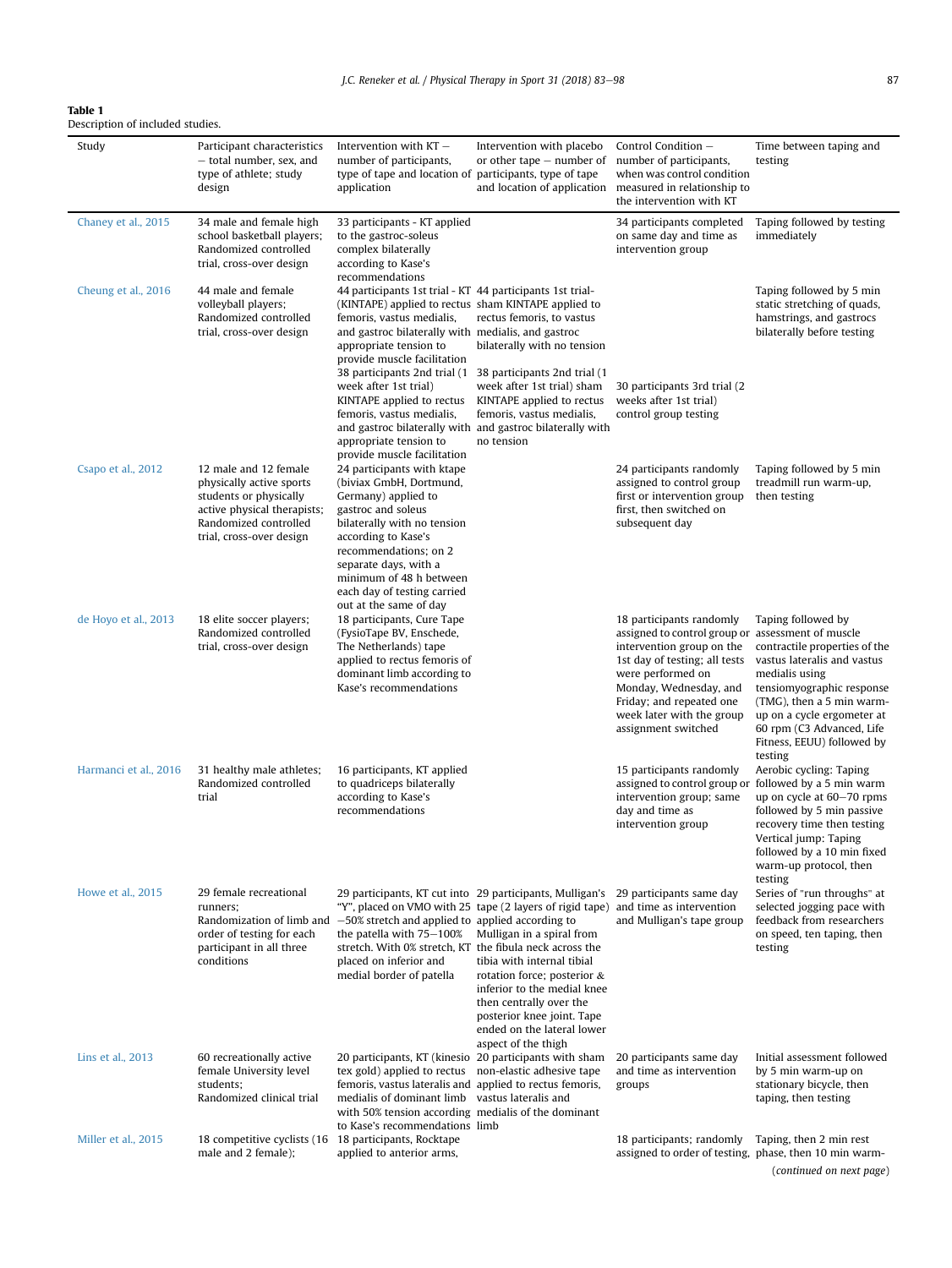### Table 1 (continued )

| Study                          | Participant characteristics<br>- total number, sex, and<br>type of athlete; study<br>design                                                                                   | Intervention with $KT -$<br>number of participants,<br>type of tape and location of participants, type of tape<br>application                                                                                         | Intervention with placebo<br>or other tape $-$ number of<br>and location of application                                                                                                                                                                                                               | Control Condition -<br>number of participants,<br>when was control condition<br>measured in relationship to<br>the intervention with KT                                                                                                                                                                                     | Time between taping and<br>testing                                                                                                        |
|--------------------------------|-------------------------------------------------------------------------------------------------------------------------------------------------------------------------------|-----------------------------------------------------------------------------------------------------------------------------------------------------------------------------------------------------------------------|-------------------------------------------------------------------------------------------------------------------------------------------------------------------------------------------------------------------------------------------------------------------------------------------------------|-----------------------------------------------------------------------------------------------------------------------------------------------------------------------------------------------------------------------------------------------------------------------------------------------------------------------------|-------------------------------------------------------------------------------------------------------------------------------------------|
|                                | Randomized controlled<br>trial, cross-over design                                                                                                                             | anterior legs, posterior<br>back, and posterior neck<br>bilaterally                                                                                                                                                   |                                                                                                                                                                                                                                                                                                       | 4 episodes separated by at<br>least 48 h and completed<br>within 3 weeks of initial                                                                                                                                                                                                                                         | up (30% of peak), then<br>testing                                                                                                         |
|                                | Mostaghim et al., 2016 23 male and 21 female<br>collegiate athletes (soccer,<br>futsal, volleyball, track and<br>field);<br>Randomized controlled<br>trial, cross-over design | 44 participants, KT (red<br>Kinesio Tex tape) applied to<br>anterior thigh and knee of<br>dominant limb with 15%<br>$-25\%$ stretch according to<br>Kase's recommendations                                            |                                                                                                                                                                                                                                                                                                       | episode<br>44 participants; randomly<br>assigned to control group or warm-up-jogging and<br>intervention group, and<br>then switched to other<br>group on 2nd episode one<br>week later; order of tests                                                                                                                     | Taping followed by 10 min<br>stretching of lower<br>extremities directed by<br>therapist, then testing.<br>Second test done 24 h after    |
| Muller et al., 2015            | 58 skilled male athletes in<br>mid-level German amateur<br>leagues (Soccer and<br>Handball); Randomized<br>controlled trial, cross-over<br>design                             | 58 participants, KT applied<br>to tibialis anterior, quads,<br>and iliopsoas (for soccer<br>kick) or subscapularis and<br>pectoralis major (for<br>handball throw). Tape<br>applied 20-30% of its<br>original length. |                                                                                                                                                                                                                                                                                                       | the same for each episode<br>58 participants; randomly<br>assigned to intervention or typical warm up was<br>no tape first and then<br>switched, 60 min between<br>trials                                                                                                                                                   | KT application<br>10 min of the player's<br>permitted before each trial.                                                                  |
| Nunes et al., 2013             | 20 college athletes (9 male<br>and 11 female) (track and<br>field, volleyball, handball,<br>and soccer); Randomized<br>clinical trial, cross-over<br>design                   | 20 participants, KT applied 20 participants; sham<br>to gastrocnemius with 50% kinesotape applied to<br>tension according to Kase's<br>recommendations                                                                | gastrocnemius with no<br>tension; randomly assigned<br>before or after<br>kinesiotaping with 48 h<br>between sessions                                                                                                                                                                                 |                                                                                                                                                                                                                                                                                                                             | 5 min warm up period prior<br>to testing                                                                                                  |
| Schiffer et al., 2015          | 18 female track and field<br>athletes;<br>Randomized controlled<br>trial, cross-over design                                                                                   | 18 participants; Athlete's<br>lower extremity randomly<br>selected to receive KT on<br>the gastrocnemius, rectus<br>femoris and iliopsoas<br>without traction according<br>to Kase's recommendations                  |                                                                                                                                                                                                                                                                                                       | 18 participants; Athlete's<br>lower extremity that was<br>selected to receive tape was<br>used as a control with no<br>tape during the single limb<br>jump test. The athlete<br>would perform 2 single<br>limb jumps without tape,<br>then with tape, and then<br>without tape. 15 min break<br>between testing conditions. | 30 min warm to prior to<br>testing in each condition                                                                                      |
| Strutzenberger et al.,<br>2016 | 10 Male university rugby<br>players;<br>Randomized clinical trial,<br>cross-over design                                                                                       | 10 participants; KT was<br>applied to gluteus maximus applied from greater<br>with tension ranging from<br>50 to 100% according to<br>Kase's recommendations                                                          | 10 participants; sham KT<br>trochanter to posterior<br>superior iliac spine with no days after the previous<br>tension                                                                                                                                                                                | 10 participants<br>Each testing condition<br>completed 7 days or 14<br>condition                                                                                                                                                                                                                                            | 7 -14 days between the 3<br>sessions. Each session<br>consisted of a 20 min warm<br>up. For the fatigue testing,<br>time was not reported |
| Vercelli et al., 2012          | 36 healthy individuals(17<br>male and 19 female) that<br>participated in<br>nonprofessional sport<br>activities;<br>Randomized cross-over<br>design                           | 34 Participants; KT (Cure<br>Tape; Aneid Italia, Rome,<br>Italy) applied to dominant<br>anterior thigh taped in a<br>facilitation pattern. The<br>tape was applied with 0- to $(15-25%)$<br>50% tension               | 34 Participants; KT (Cure<br>Tape; Aneid Italia, Rome,<br>Italy) applied to dominant<br>thigh in an inhibitory<br>pattern with light tension<br>34 participants; sham piece<br>of tape was applied<br>horizontally across the<br>dominant anterior thigh; 1<br>week interval between<br>each session. |                                                                                                                                                                                                                                                                                                                             | In each session there was a<br>10 min warm up and<br>10 min rest before each<br>trial. 2 trials per session                               |
| Wilson et al., 2016            | and 8 female) that<br>participated in moderate<br>exercise;<br>Randomized controlled<br>trial                                                                                 | 17 healthy subjects (9 male 8 participants. KT applied to 9 Participants; sham KT<br>dominant gastrocnemius<br>with 50% tension                                                                                       | applied to dominant<br>gastrocnemius with no<br>tension; randomly assigned<br>to before or after<br>intervention group                                                                                                                                                                                |                                                                                                                                                                                                                                                                                                                             | No exact time between<br>taping and testing.<br>Participants were measured<br>4 times over a 120 h period                                 |

The phrase "according to Kase's recommendations," refers to Kenzo Kase, the creator of Kinesio Tape.  $KT =$  kinesiology tape.

significantly greater than the no tape condition (per the original manuscript). Effect sizes were unable to be calculated.

# 3.4.3. Cycling

Two studies measured aspects of performance during cycling. The first study looked at endurance [\(Harmanci et al., 2016](#page-14-0)). Within this study there were no comparisons of KT to other tape and 5 comparisons of KT to no tape. This study demonstrated poor quality (3 points) according to the PEDro scale. There were two comparisons for the outcome of Windgate anaerobic power (absolute and relative) and two comparisons for anaerobic capacity (absolute and relative). Of these, relative Windgate anaerobic capacity demonstrated a significant effect in favor of KT compared to no tape  $(d = 0.77; 95\% CI: 0.02, 1.48)$ , while the other three comparisons did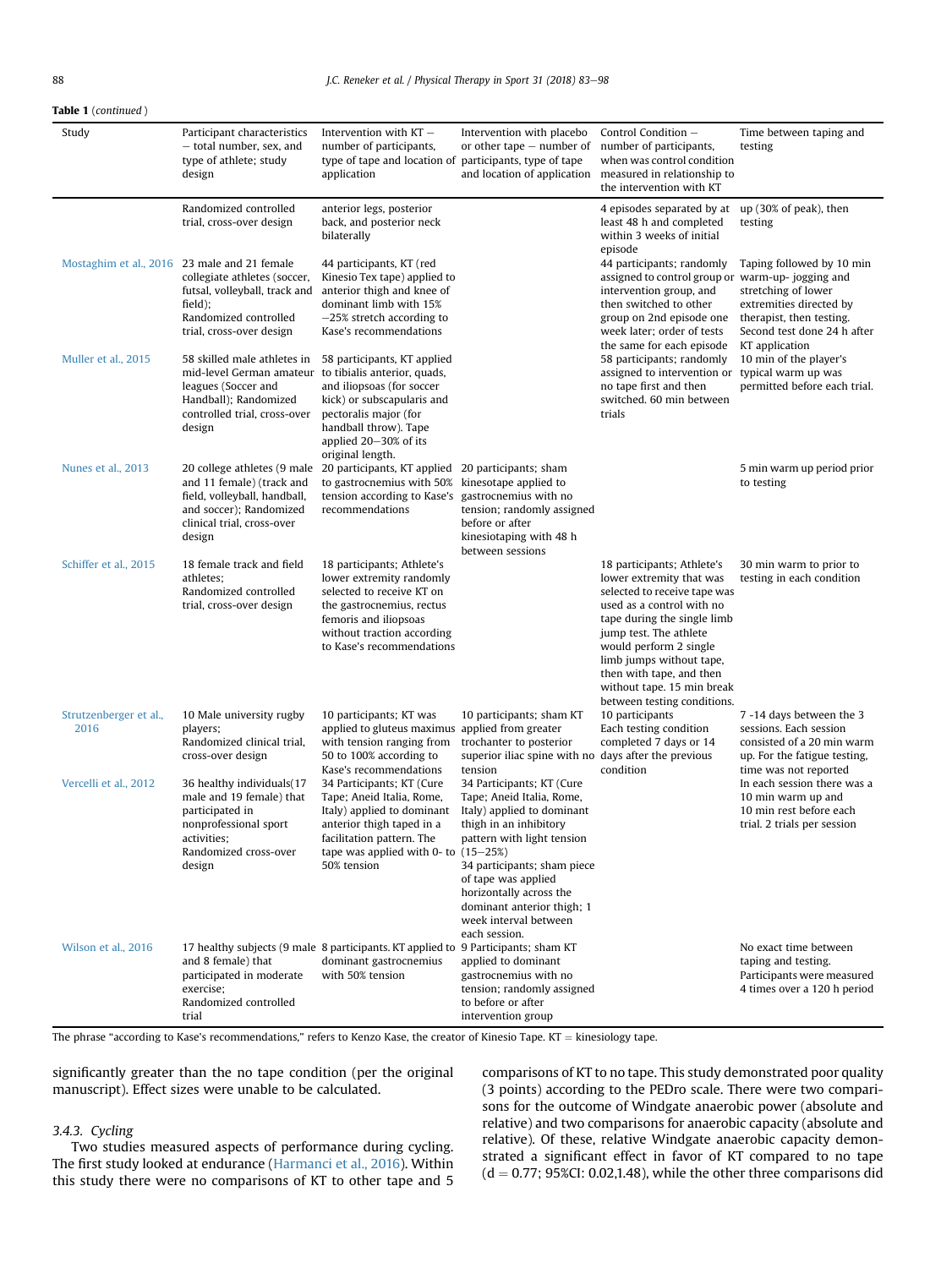# <span id="page-6-0"></span>Table 2

| Clinician type and experience and means of blinding. |  |  |  |
|------------------------------------------------------|--|--|--|
|------------------------------------------------------|--|--|--|

| Study                  | Clinician Type/Experience with KT                                                                                                                            | Test and units used to measure the sports<br>performance ability                                                                                                                                                                                                                                                                                                                                                                                                                                                                                                                                                                                                                                                                               | Manner/Attempts to blind participants                                                                                                                                                           |
|------------------------|--------------------------------------------------------------------------------------------------------------------------------------------------------------|------------------------------------------------------------------------------------------------------------------------------------------------------------------------------------------------------------------------------------------------------------------------------------------------------------------------------------------------------------------------------------------------------------------------------------------------------------------------------------------------------------------------------------------------------------------------------------------------------------------------------------------------------------------------------------------------------------------------------------------------|-------------------------------------------------------------------------------------------------------------------------------------------------------------------------------------------------|
| Chaney et al., 2015    | 2 experienced physical therapists with<br>more than 1 year of clinical experience                                                                            | 3 Vertical jumps with 2 min recovery<br>between trials; average height<br>3-20 m indoor sprints on a gym floor with<br>1 min recovery between trials-2 timers<br>with standard stop watches                                                                                                                                                                                                                                                                                                                                                                                                                                                                                                                                                    | No blinding                                                                                                                                                                                     |
| Cheung et al., 2016    | 1 experienced researcher with $\geq$ 7 years of<br>taping using KINTAPE                                                                                      | 3 Countermovement jumps (specific<br>volleyball jump) with 1 min rest between<br>trials; 3 sessions 7 days apart; mean<br>maximal jump height and peak jump<br>power- Smartjump tool (Fusion Sport,<br>Queensland, Australia)                                                                                                                                                                                                                                                                                                                                                                                                                                                                                                                  | Blinding of participants by blindfolding<br>participants during taping and then lower<br>extremity covered with loose elastic<br>bandage to cover tape (blinding<br>participants and assessors) |
| Csapo et al., 2012     | 2 specialists in Physical Medicine and<br>Rehabilitation experienced in the use of KT<br>(ktape)                                                             | $3 \times 3$ reactive jumps- drop heights 20, 40,<br>and 60 cm; ground reaction forces by a force<br>plate embedded in the ground determined<br>at initial contact, take-off, and landing;<br>flight times and ground contact times; jump<br>heights; reactive strength indices                                                                                                                                                                                                                                                                                                                                                                                                                                                                | No blinding                                                                                                                                                                                     |
| de Hoyo et al., 2013   | 1 experienced physical therapist with<br>application of KT                                                                                                   | 90° knee flexion half-squat to full<br>extension-power output measured on a<br>Multipower (Smith Machine, Life Fitness,<br>EEUU) using 2 different loads (both 30 and<br>50 kg are the most common loads used in<br>daily training) with 90 s rest between the 2<br>repetitions<br>Mean of 2 countermovement jumps going<br>down to $90^\circ$ and then immediately jumping<br>up as high as possible with a 90 s rest<br>between jumps; height in meters and flight<br>time in seconds measured by infrared-ray<br>platform built into the Opto Jump System<br>(Opto Jump, Microgate, Italy)<br>Mean time of two 10 m sprint using a dual<br>beam electronic timing gates (Ergo Timer,<br>Globus, Italy) with a 2 min rest between<br>sprints | No blinding                                                                                                                                                                                     |
| Harmanci et al., 2016  | No indication of level of expertise                                                                                                                          | Wingate anaerobic cycling test performed<br>on first day for all participants and then<br>again after taping or no taping-(After the 1<br>and 2 days later of the second visit) 30 s<br>Wingate anaerobic test-cycling at fastest<br>speed against resistance equivalent to 7.5%<br>of body mass and pedal speed of 150<br>revolutions/minute (Monark 894 E Peak<br>Bike, Sweden)<br>Repetitive vertical jumps performed on 2nd<br>test day (next day after 1st test day) and<br>again after taping or no taping- (After the 1<br>and 2 days later of the second visit) 30 s<br>continuous repetitive jumps measured on<br>force platform (Newtest Powertimer,<br>Finland) according to Bosco method                                           | No blinding                                                                                                                                                                                     |
| Howe et al., 2015      | No indication of level of expertise but<br>taping for each participant in both taping<br>episodes was performed by the same<br>researcher                    | Mean of 3 running trials of 10 m at 5 m/s for<br>hip and knee peak angles, angular<br>velocities, forces and moments between<br>ground contact with force plate and toe off                                                                                                                                                                                                                                                                                                                                                                                                                                                                                                                                                                    | No blinding                                                                                                                                                                                     |
| Lins et al., 2013      | No indication of level of expertise                                                                                                                          | 2 episodes of single and triple hop tests on<br>dominant leg; best distance recorded with<br>metric tape for single and triple hop<br>episodes                                                                                                                                                                                                                                                                                                                                                                                                                                                                                                                                                                                                 | No blinding                                                                                                                                                                                     |
| Miller et al., 2015    | 1 investigator with training from Rocktape<br>certified technician (all investigators<br>trained) (all tape applied bilaterally by the<br>same investigator) | Cycling efficiency: Peak VO2 at 60% and 80%<br>intensity for 5 min after reaching steady<br>state; heart rate and rate of perceived<br>exertion (overall, arm, leg, and chest)<br>measured every 2 min                                                                                                                                                                                                                                                                                                                                                                                                                                                                                                                                         | No blinding                                                                                                                                                                                     |
| Mostaghim et al., 2016 | 1 expert sport physical therapist                                                                                                                            | 3 Sargent vertical jumps; best height<br>recorded; 10 min between each test<br>3 trials Shuttle run agility test; fastest time<br>to the nearest tenth of a second recorded;<br>10 min between each test                                                                                                                                                                                                                                                                                                                                                                                                                                                                                                                                       |                                                                                                                                                                                                 |

(continued on next page)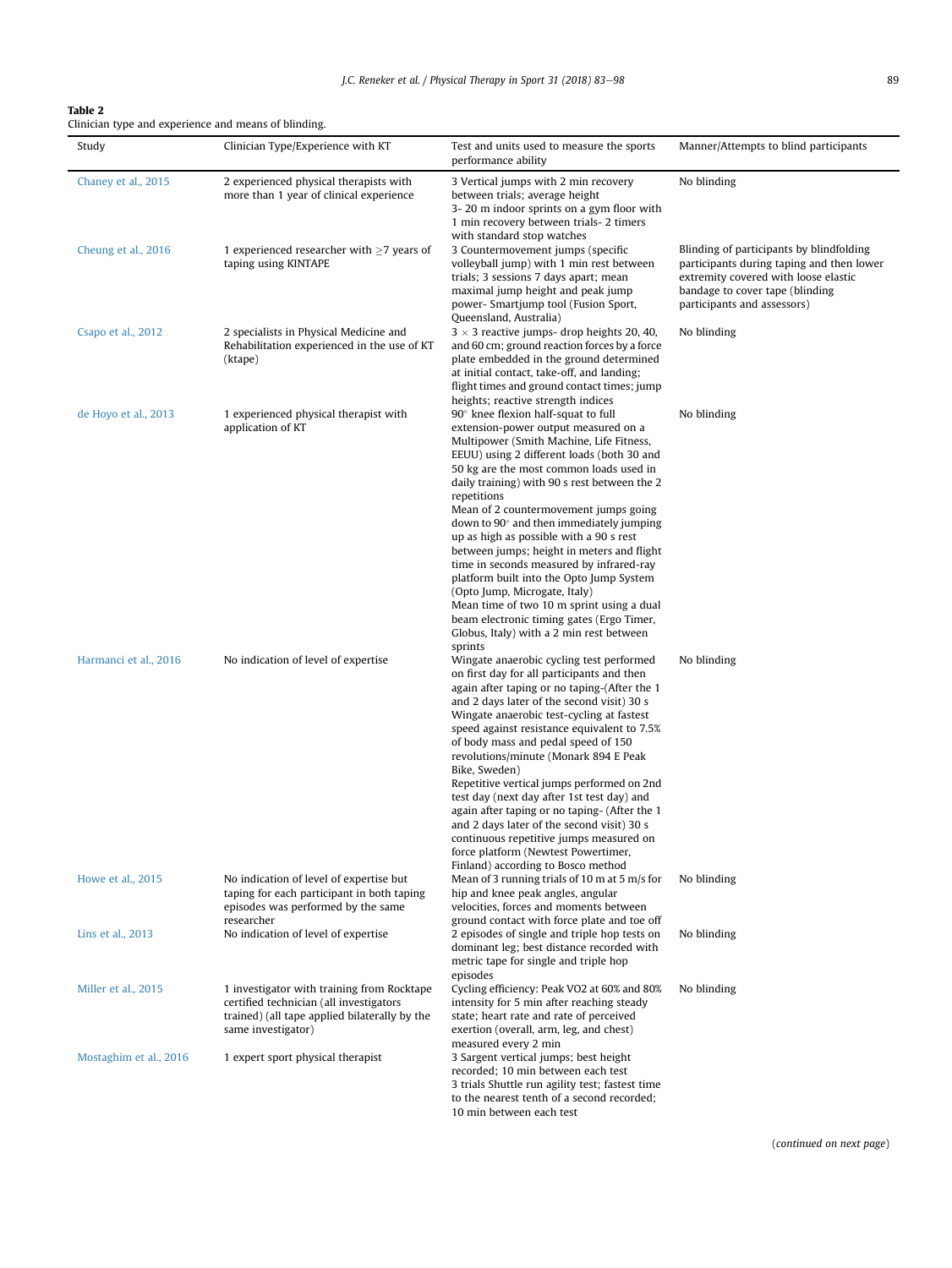<span id="page-7-0"></span>Table 2 (continued )

| Study                       | Clinician Type/Experience with KT                      | Test and units used to measure the sports<br>performance ability                                                                                                        | Manner/Attempts to blind participants                                                                                                                                                                                                                                                                       |
|-----------------------------|--------------------------------------------------------|-------------------------------------------------------------------------------------------------------------------------------------------------------------------------|-------------------------------------------------------------------------------------------------------------------------------------------------------------------------------------------------------------------------------------------------------------------------------------------------------------|
|                             |                                                        | 2 trials 30 yard dash; fastest time to the<br>nearest 2 decimals recorded; 10 min<br>between each test                                                                  |                                                                                                                                                                                                                                                                                                             |
| Muller et al., 2015         | KT experienced physiotherapist and sports<br>scientist | Kicking a soccer ball $-$ velocity and<br>accuracy<br>Throwing a handball $-$ velocity and<br>accuracy                                                                  | No blinding                                                                                                                                                                                                                                                                                                 |
| Nunes et al., 2013          | 1 clinician experienced in the use of KT               | Vertical jump height, distance of horizontal<br>jump, and dynamic balance assessed by Star<br><b>Excursion Balance Test.</b>                                            | Both assessor and participant were blinded.<br>The participant wore a sock over the tape so<br>that the assessor did not know what type of<br>type had been applied. The therapist taping<br>would cut the tape in a different room and<br>then cover the tape/leg with a sock to blind<br>the participant. |
| Schiffer et al., 2015       | Physiotherapists experienced in the use of<br>KT       | Distance between starting point and<br>landing point of a single limb jump                                                                                              | No blinding                                                                                                                                                                                                                                                                                                 |
| Strutzenberger et al., 2016 | 1 physiotherapist experienced in the use of<br>KT      | Sprinting was measured by time.<br>Vertical jump was measured by jump<br>height, maximal vertical ground reaction<br>force                                              | No blinding                                                                                                                                                                                                                                                                                                 |
| Vercelli et al., 2012       | Physiotherapist certified in KT application            | Isokinetic peak torque test measured<br>strength and single limb triple hop for<br>distance                                                                             | No blinding of participants. Investigator did<br>not participate in outcome assessment                                                                                                                                                                                                                      |
| Wilson et al., 2016         | Practitioner certified in KT application               | Balance System SD used to measure<br>dynamic balance and 4 hop test used single<br>limb hop for distance, triple hop for<br>distance, 6-m timed hop, and cross over hop | Participants and assessors were blinded<br>(details not provided)                                                                                                                                                                                                                                           |

KT – KinesiologyThree Tape; m/s = meters per second; Kg = kilogram; VO2 max = Maximum velocity of oxygen consumption.

not demonstrate significant effects of KT compared to no tape.

The second study that explored cycling performance completed 5 comparisons of KT to no tape for efficiency and rate of perceived exertion (RPE) [\(Miller et al., 2015\)](#page-14-0). This study scored 5 points on the PEDro scale (moderate quality). According to the calculated effects for chest and overall RPE, neither resulted in a significant effect between KT and no tape conditions. Comparisons of RPE for the legs, arms and cycling efficiency were reported by the authors only according to the results of an ANOVA with a p-value. Per the results of ANOVA, none of these were significant (p-values between 0.09 and 0.64). Effect sizes were unable to be calculated.

### 3.4.4. Dynamic balance

Two studies explored the outcome of dynamic balance. One was

# Table 3

PEDro scale scores.

of high quality (8 points) according to the PEDro and compared KT to sham tape with three comparisons using the Star Excursion Balance Test ([Nunes et al., 2013\)](#page-14-0), and one was of moderate quality (6 points) and compared KT to no tape with four comparisons using Dynamic Stability Index measurements at 4 time points [\(Wilson](#page-15-0) [et al., 2016\)](#page-15-0). None of the comparisons produced a statistically significant effect in any of the measures between KT and sham tape or no tape conditions.

# $3.4.5.$  Jumping  $-$  horizontal and vertical

Six studies compared KT to sham tape for the outcome of jumping, with 50 comparisons reported ([Cheung et al., 2016; Lins](#page-14-0) [et al., 2013; Nunes et al., 2013; Strutzenberger et al., 2016;](#page-14-0) [Vercelli et al., 2012; Wilson et al., 2016\)](#page-14-0) and one study compared

| PEDro Criteria              |     | 2   | 3              | 4   | 5  | 6              | 7              | 8              | 9   | 10  | Total |
|-----------------------------|-----|-----|----------------|-----|----|----------------|----------------|----------------|-----|-----|-------|
| Chaney et al., 2015         | Yes | Yes | Yes            | No  | No | N <sub>0</sub> | Yes            | Yes            | Yes | Yes | 7     |
| Cheung et al., 2016         | Yes | Yes | Yes            | Yes | No | Yes            | N <sub>0</sub> | N <sub>o</sub> | Yes | Yes |       |
| Csapo et al., 2012          | Yes | No  | Yes            | No  | No | N <sub>0</sub> | N <sub>0</sub> | N <sub>o</sub> | Yes | Yes | 4     |
| de Hoyo et al., 2013        | Yes | No  | N <sub>o</sub> | No  | No | N <sub>0</sub> | N <sub>0</sub> | N <sub>o</sub> | Yes | Yes | 3     |
| Harmanci et al., 2016       | Yes | No  | Yes            | No  | No | N <sub>0</sub> | N <sub>0</sub> | N <sub>o</sub> | No  | Yes | 3     |
| Howe et al., 2015           | Yes | No  | Yes            | No  | No | N <sub>0</sub> | Yes            | Yes            | Yes | Yes | 6     |
| Lins et al., 2013           | Yes | Yes | Yes            | No  | No | N <sub>0</sub> | Yes            | Yes            | Yes | Yes |       |
| Miller et al., 2015         | Yes | No  | Yes            | No  | No | N <sub>0</sub> | No             | Yes            | Yes | Yes | 5     |
| Mostaghim et al., 2016      | Yes | No  | No             | No  | No | N <sub>0</sub> | N <sub>0</sub> | No             | Yes | Yes | 3     |
| Muller et al., 2015         | Yes | Yes | Yes            | No  | No | N <sub>0</sub> | Yes            | Yes            | Yes | Yes |       |
| Nunes et al., 2013          | Yes | Yes | No             | Yes | No | Yes            | Yes            | Yes            | Yes | Yes | 8     |
| Schiffer et al., 2015       | Yes | No  | Yes            | No  | No | N <sub>0</sub> | Yes            | Yes            | Yes | Yes | 6     |
| Strutzenberger et al., 2016 | Yes | No  | Yes            | No  | No | N <sub>0</sub> | No             | No             | Yes | Yes | 4     |
| Vercelli et al., 2012       | Yes | Yes | Yes            | No  | No | Yes            | Yes            | Yes            | Yes | Yes | 8     |
| Wilson et al., 2016         | Yes | No  | Yes            | Yes | No | Yes            | N <sub>0</sub> | No             | Yes | Yes | 6     |

Criteria: 1) Subjects randomly allocated to groups; 2) Allocation was concealed; 3) Groups similar at baseline regarding most important prognostic indicators; 4) Blinding of all subjects; 5) Blinding of all therapists who administered therapy; 6) Blinding of all assessors who measured at least one key outcome; 7) Measures of at least one key outcome were obtained from more than 85% of the subjects; 8) All subjects for whom outcome measures were available received the treatment; 9) The results of between-group statistical comparisons are reported for at least one key outcome; 10) The study provides both point measures and measures of variability for at least one key outcome.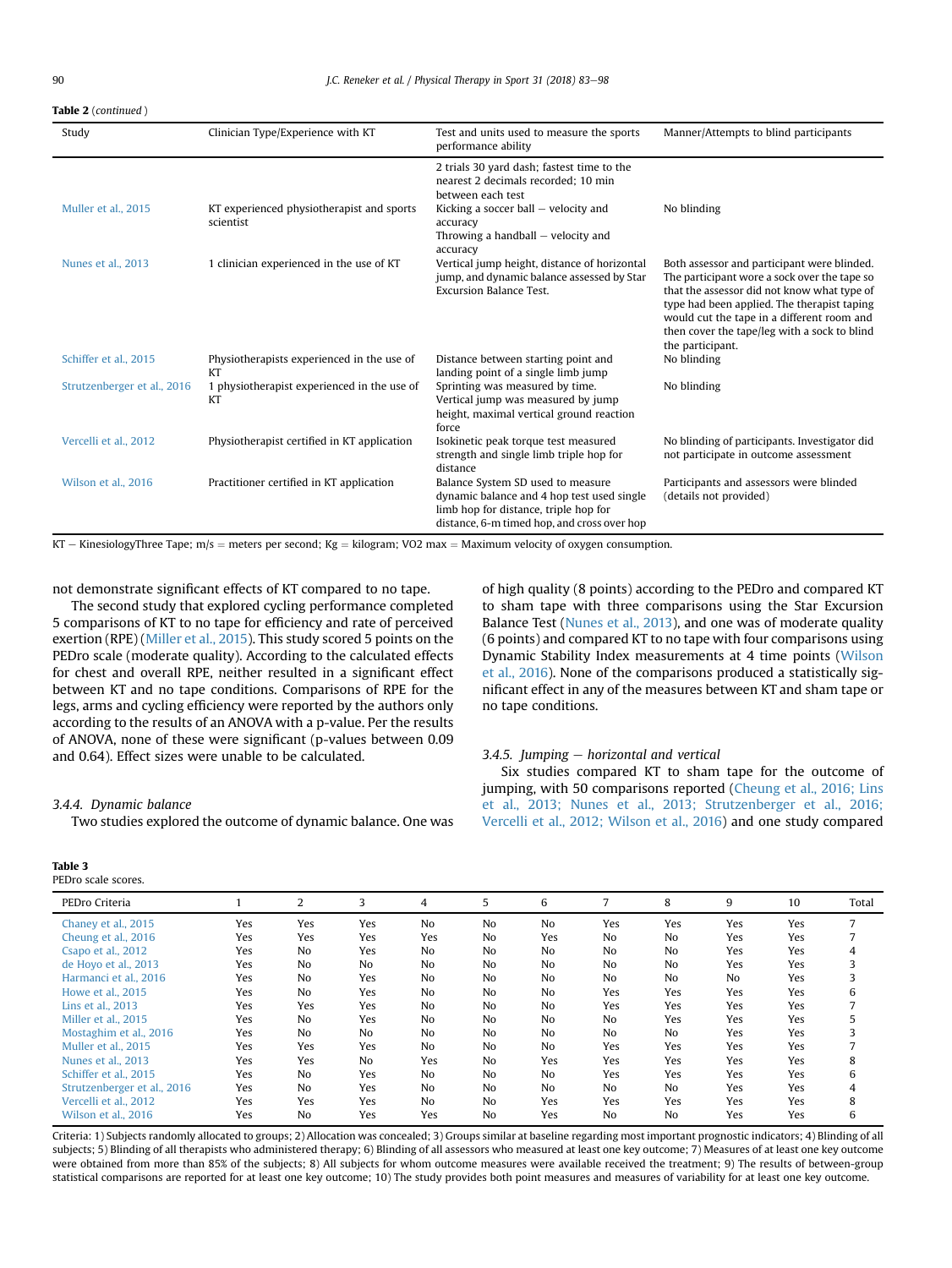facilitation KT to inhibition KT ([Vercelli et al., 2012](#page-14-0)) with one outcome. Within these studies, 4 scored 7 or 8 points on the PEDro (high quality) ([Cheung et al., 2016; Lins et al., 2013; Nunes et al.,](#page-14-0) [2013; Vercelli et al., 2012](#page-14-0)), one was of moderate quality (6 points on the PEDro) ([Wilson et al., 2016\)](#page-15-0), and one was of poor quality (4 points on the PEDro) [\(Strutzenberger et al., 2016\)](#page-14-0). The jumping outcomes included: six on vertical jump height, 20 on horizontal jump distances, one on flight time during a vertical jump, one on jump power during a vertical jump, two on the Reactive Strength Index during a drop jump, 4 on ground reaction forces with a countermovement jump or a drop jump, and 16 on work (total work and individually within the 3 major joints of the lower extremity in a fatigued and a non-fatigued state) during a drop jump and a countermovement jump. There were no significant effects between KT and any of the other taping conditions in any of the comparisons reported.

Ten studies compared KT to no tape for the outcome of jumping, with 37 comparisons reported [\(Chaney et al., 2015; Cheung et al.,](#page-14-0) [2016; Csapo et al., 2012; Harmanci et al., 2016; Lins et al., 2013;](#page-14-0) [Mostaghim et al., 2016; Schiffer et al., 2015; Strutzenberger et al.,](#page-14-0) [2016; de Hoyo et al., 2013](#page-14-0)). Within these studies, 3 scored 7 points on the PEDro and were of good quality [\(Chaney et al., 2015;](#page-14-0) [Cheung et al., 2016; Lins et al., 2013\)](#page-14-0), one was of moderate quality (6 points) [\(Schiffer et al., 2015\)](#page-14-0), and 5 were of poor quality (3 or 4 points on the PEDro) ([Csapo et al., 2012; Harmanci et al., 2016;](#page-14-0) [Mostaghim et al., 2016; Strutzenberger et al., 2016; de Hoyo et al.,](#page-14-0) [2013\)](#page-14-0). The jumping outcomes included 10 on vertical jump height, four on horizontal jump distances, one on jump power during a vertical jump, three on the Reactive Strength Index during a drop jump, 4 on ground reaction forces with a countermovement jump or drop, and 16 on work (total work and within the 3 major joints of the lower extremity) during a drop jump and a countermovement jump. There were no significant effects between KT and no tape in any of these comparisons.

### 3.4.6. Agility

One study looked at agility [\(Mostaghim et al., 2016\)](#page-14-0), with no comparisons of KT to other tape and two comparisons of KT to no tape for speed of the Shuttle Run Test immediately after tape was applied and 24 h after tape application. This study was rated as having poor quality (3 points) by the PEDro scale. Of the comparisons, there were no significant effects between KT and no tape.

### 3.4.7. Sprint speed

There was one study comparing KT to sham tape for the outcome of sprint speed with overall low quality on the PEDro scale ([Strutzenberger et al., 2016\)](#page-14-0). This study reported 2 comparisons for speed of a 20 m sprint immediately after tape was applied and 24 h after tape application. There were no significant effects at either time-point between KT and sham tape.

Four studies compared KT to no tape with 6 total comparisons made. One demonstrated high quality ([Chaney et al., 2015\)](#page-14-0) and 3 were of low quality according to the PEDro scale ([Mostaghim et al.,](#page-14-0) [2016; Strutzenberger et al., 2016; de Hoyo et al., 2013](#page-14-0)). One measured speed during a 10 m distance; one measured speed during a 30 yard distance (immediately after and 24 h tape application); and 2 measured speed during a 20 m distance with one in a fatigued and a non-fatigued state. There were no significant effects in the outcome of speed between KT and no tape conditions.

### 3.4.8. Distance running

Within the single study looking at distance running, there were 36 comparisons of KT to Mulligan's Tape as a second intervention, and 36 comparisons of KT to no tape for hip and knee kinematics and hip and knee kinetics ([Howe et al., 2015\)](#page-14-0). This study demonstrated moderate quality (6 points) on the PEDro scale. There were 8 significant effects in favor of Mulligan's Tape over KT. Mulligan's Tape resulted in reduced peak knee flexion angular velocity ( $d = -0.91$ ; 95%CI:-1.43,-0.36), peak hip internal rotation angular velocity ( $d = -0.6$ ; 95%CI:-1.12,-0.07), peak hip external rotation angular velocity ( $d = -0.7$ ; 95%CI:-1.25,-0.18), peak hip anterior forces ( $d = -0.95$ ; 95%CI:-1.48,-0.39), peak hip posterior forces ( $d = -0.88$ ; 95%CI:-1.40,-0.33), peak knee extension moment  $(d = -0.72; 95\% CI:-1.24,-0.18)$ , peak knee flexion moment  $(d = -0.98; 95\% CI:-1.51,-0.42)$ , and peak hip extension moment  $(d = -1.22; 95\% CI: -1.76, -0.65)$ . There were no significant effects for any of the comparisons between KT and no tape conditions.

### 4. Discussion

Across the functional sports performance abilities in the 15 included studies, of the 193 comparisons reported there were 11 significant findings: 2 in favor of KT, one where the soccer ball was closer to the target for the KT condition than the no tape condition ([Muller](#page-14-0) & [Brandes, 2015\)](#page-14-0) and one for the relative Windgate anaerobic capacity compared to no tape ([Harmanci et al., 2016\)](#page-14-0); one in favor of no tape, where the handball was closer to the target for those with no tape than for those with KT [\(Muller](#page-14-0)  $&$  [Brandes,](#page-14-0) [2015\)](#page-14-0); and 8 effects favored Mulligan's Tape for measures of kinematics and kinetics at the hip and knee during running over KT ([Howe et al., 2015\)](#page-14-0).

The significant effect of KT over no tape on muscular endurance was produced by a study with poor methodological quality. As such these results should be accepted with caution. The study by [Muller](#page-14-0) [and Brandes \(2015\)](#page-14-0) produced two of the other significant effects in this review. This study was rated as demonstrating high quality. Interestingly, one of the significant effects was large in favor of KT  $(d = 0.67; 95\% CI: 0.11, 1.22)$  and the other was moderate in favor of no tape  $(d = -0.53; 95\% CI:-1.02,-0.03)$ . Given that these effects are completely opposite and were obtained for a similar construct (soccer goal kick distance from the target and handball goal throw distance from the target, respectively) it is difficult to draw any meaningful inferences as to the superiority of one condition over another. In addition, for both of these studies, none of the PEDro criteria for blinding were affirmatively met, introducing the potential for different forms of bias (expectation of the subjects and measurement of the assessors) which could have contributed to the results.

The final study that produced eight significant effects favoring Mulligan's Tape over KT for kinetic and kinematic measures at the knee during running demonstrated high quality overall but lacked blinding. It is possible that participant expectation influenced the results but this is somewhat unlikely given the outcomes are biomechanical and not effort based. In addition, it is also unlikely that participants would have had an anticipation of benefit for either taping mechanism over the other because both techniques are commonly used in runners ([Howe et al., 2015\)](#page-14-0). As such, these results may be interpreted as meaningful and demonstrate the effectiveness of Mulligan's tape but not KT for reducing stress at the knee. It should be emphasized in this study that Mulligan's Tape was utilized as a second intervention, not a sham. A subsequent review on the effectiveness of Mulligan's Tape for sport performance may be warranted to further explore this finding, as further discussion is beyond the scope of this review.

Two additional elements were explored within this review, the clinician experience along with the method of tape application and the time of tape application related to the outcome measure. All of the research articles included sufficient details describing the qualifications and technique used to apply the KT. Although not all of the articles describe specific KT expertise of the person applying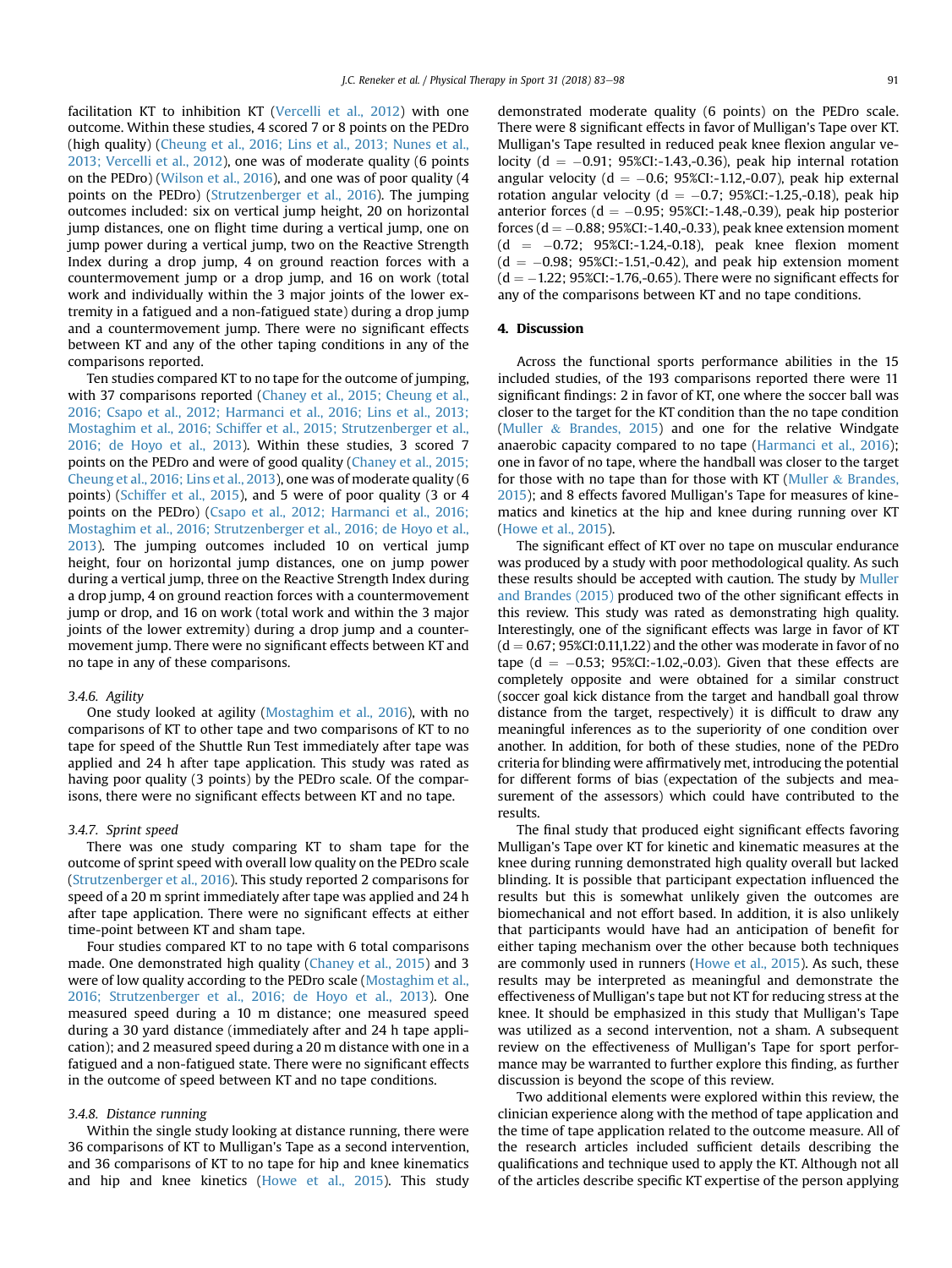#### <span id="page-9-0"></span>Table 4

Sports performance activity with effect sizes comparing Kinesiology Tape (KT) to Other Tape (OT) and No Tape (NT) conditions.

|                                                         | Outcome Measured                                                                         | Measured Value   |                                                                                              |                              | <b>Effect Size</b>          |                                                   |
|---------------------------------------------------------|------------------------------------------------------------------------------------------|------------------|----------------------------------------------------------------------------------------------|------------------------------|-----------------------------|---------------------------------------------------|
|                                                         |                                                                                          |                  | KT Group Mean (SD) OT Group Mean (SD) NT Group Mean (SD) KT compared to PT KT compared to NT |                              |                             |                                                   |
| <b>Ball Skills (Handball and Soccer)</b>                |                                                                                          |                  |                                                                                              |                              |                             |                                                   |
| Muller et al., 2015                                     | Soccer goal kick speed (Km/ 79.40 (7.60)                                                 |                  |                                                                                              | 78.00 (6.90)                 |                             | $0.19(-0.35, 0.73)$                               |
|                                                         | h)<br>Handball goal throw speed 77.00 (6.90)                                             |                  |                                                                                              | 75.90 (7.70)                 |                             | $0.15(-0.34, 0.64)$                               |
|                                                         | (Km/h)<br>Soccer goal kick distance                                                      | 57.10 (9.40)     |                                                                                              | 64.00 (11.00)                |                             | 0.67(0.11, 1.22)                                  |
|                                                         | from target (cm)<br>Handball goal throw<br>distance from target (cm)                     | 31.50 (7.60)     |                                                                                              | 28.00 (5.40)                 |                             | $-0.53$ (-1.02, -0.03)                            |
| Squat                                                   |                                                                                          |                  |                                                                                              |                              |                             |                                                   |
| De Hoyo et al.,                                         | 30 kg Power Output during NR                                                             |                  |                                                                                              | <b>NR</b>                    |                             | $0.45\%$ $(1.43\%)^*$                             |
| 2013<br>(Size of effect reported                        | concentric return to stance<br>from half-squat (% change)                                |                  |                                                                                              |                              |                             |                                                   |
|                                                         | in percent increase between 50 kg Power Output during NR                                 |                  |                                                                                              | <b>NR</b>                    |                             | $0.74\%$ (2.29%) <sup>*</sup>                     |
| NT and KT conditions)                                   | concentric return to stance                                                              |                  |                                                                                              |                              |                             |                                                   |
|                                                         | from half-squat (% change)                                                               |                  |                                                                                              |                              |                             |                                                   |
| Cycling                                                 |                                                                                          |                  |                                                                                              |                              |                             |                                                   |
| Harmanci et al., 2016                                   | Absolute Windgate<br>Anaerobic Power (W)                                                 | 856.29 (114.90)  |                                                                                              | 917.10 (121.11)              |                             | $-0.52$ ( $-1.22$ , 0.21)                         |
|                                                         | Relative Windgate<br>Anaerobic Power (W/kg)                                              | 11.20(0.95)      |                                                                                              | 10.79(1.10)                  |                             | $0.40$ (-0.32, 1.10)                              |
|                                                         | Absolute Windgate                                                                        | 616.64 (89.19)   |                                                                                              | 632.52 (60.84)               |                             | $-0.21(-0.91, 0.50)$                              |
|                                                         | Anaerobic Capacity (W)<br>Relative Windgate                                              | 8.05(0.59)       |                                                                                              | 7.48 (0.89)                  |                             | 0.76(0.01, 1.47)                                  |
| Miller et al., 2015                                     | Anaerobic Capacity (W/kg)<br>Rating of perceived                                         | 13.12 (2.54)     |                                                                                              | 13.95 (1.78)                 |                             | $0.38(-0.29, 1.03)$                               |
|                                                         | exertion - overall<br>Rating of perceived                                                | 11.20(2.72)      |                                                                                              | 11.85(3.01)                  |                             | $0.23 (-0.43, 0.88)$                              |
|                                                         | $extion - chest$<br>Rating of perceived                                                  | <b>NR</b>        |                                                                                              | <b>NR</b>                    |                             | NC ( $p = 0.64$ )**                               |
|                                                         | $extion - legs$<br>Rating of perceived                                                   | <b>NR</b>        |                                                                                              | <b>NR</b>                    |                             | NC ( $p = 0.09$ )**                               |
|                                                         | $extion - arms$<br>Cycling efficiency                                                    | NR               |                                                                                              | NR                           |                             | NC ( $p = 0.61$ )**                               |
| <b>Dynamic Balance</b>                                  |                                                                                          |                  |                                                                                              |                              |                             |                                                   |
| Nunes et al., 2013                                      | Star Excursion Balance Test 90.00 (6.70)                                                 |                  | 89.50 (7.50)                                                                                 |                              | $0.07 (-0.55, 0.69)$        |                                                   |
|                                                         | $-$ anterior (normalized %)<br><b>Star Excursion Balance</b>                             | 92.50 (7.50)     | 93.20 (5.80)                                                                                 |                              | $-0.10$ ( $-0.72$ , 0.52)   |                                                   |
|                                                         | Test-posterolateral<br>(normalized %)                                                    |                  |                                                                                              |                              |                             |                                                   |
|                                                         | Star Excursion Balance Test 98.30 (6.70)                                                 |                  | 98.70 (7.40)                                                                                 |                              | $-0.06$ ( $-0.67$ , 0.56)   |                                                   |
|                                                         | posteromedial (normalized<br>%)                                                          |                  |                                                                                              |                              |                             |                                                   |
| Wilson et al., 2016                                     | Dynamic stability Index                                                                  | 1.56(0.64)       |                                                                                              | 1.56(0.54)                   |                             | $0.00 (-0.95, 0.95)$                              |
|                                                         | Dynamic stability Index -<br>24 h after tape application                                 | 1.34(0.44)       |                                                                                              | 1.59(0.81)                   |                             | $-0.38$ ( $-1.32$ , 0.60)                         |
|                                                         | Dynamic stability Index -                                                                | 1.49(0.50)       |                                                                                              | 1.47(0.58)                   |                             | $0.04 (-0.92, 0.99)$                              |
|                                                         | 72 h after tape application<br>Dynamic stability Index -<br>120 h after tape application | 1.39(0.39)       |                                                                                              | 1.49(0.66)                   |                             | $-0.18$ ( $-1.13$ , 0.78)                         |
| <b>Jumping (Horizontal and Vertical)</b>                |                                                                                          |                  |                                                                                              |                              |                             |                                                   |
|                                                         |                                                                                          |                  |                                                                                              |                              |                             |                                                   |
| Chaney et al., 2015<br>Cheung et al., 2016              | Vertical Jump (in)<br>Vertical countermovement 33.50 (8.42)                              | 18.40 (5.60)     | 32.79 (8.46)                                                                                 | 18.58 (5.67)<br>33.21 (8.05) | $0.08$ ( $-0.33$ , $0.50$ ) | $-0.03$ ( $-0.51$ , 0.44)<br>$0.04 (-0.38, 0.45)$ |
|                                                         | $jump$ (cm)<br>Vertical countermovement 173.65 (27.78)                                   |                  | 171.43 (27.60)                                                                               | 173.14 (27.56)               | $0.08$ ( $-0.34$ , $0.50$ ) | $0.02$ (-0.40, 0.44)                              |
| Csapo et al., 2012                                      | peak jump power (W)<br>Vertical drop jump (cm)                                           | 28.40 (6.50)     |                                                                                              | 28.70 (6.60)                 |                             | $-0.05$ ( $-0.84$ , 0.76)                         |
|                                                         | Vertical drop jump reactive 1.45 (0.45)<br>strength index $(cm/s)$                       |                  |                                                                                              | 1.42(0.45)                   |                             | $0.07 (-0.74, 0.86)$                              |
| de Hoyo et al., 2013                                    | Vertical countermovement NR                                                              |                  |                                                                                              | <b>NR</b>                    |                             | 1.97% (1.57%)*                                    |
| (Size of effect reported<br>in percent increase between | jump (% change)                                                                          |                  |                                                                                              |                              |                             |                                                   |
| NT and KT conditions)                                   |                                                                                          |                  |                                                                                              |                              |                             |                                                   |
| Lins et al., 2013                                       | Horizontal single hop<br>(normalized %)                                                  | 80.20 (0.40)     | 79.40 (9.20)                                                                                 | 80.00 (14.20)                | $0.12$ (-0.05, 0.74)        | $0.02$ (-0.60, 0.64)                              |
|                                                         | Horizontal triple hop<br>(normalized %)                                                  | 231.00 (38.00)   | 228.70 (31.20)                                                                               | 230.00 (47.40)               | $0.07 (-0.56, 0.68)$        | $0.02$ (-0.60, 0.64)                              |
| Harmanci et al., 2016                                   |                                                                                          | 2623.39 (498.98) |                                                                                              | 2909.02 (637.11)             |                             | $-0.50$ ( $-1.20$ , 0.23)                         |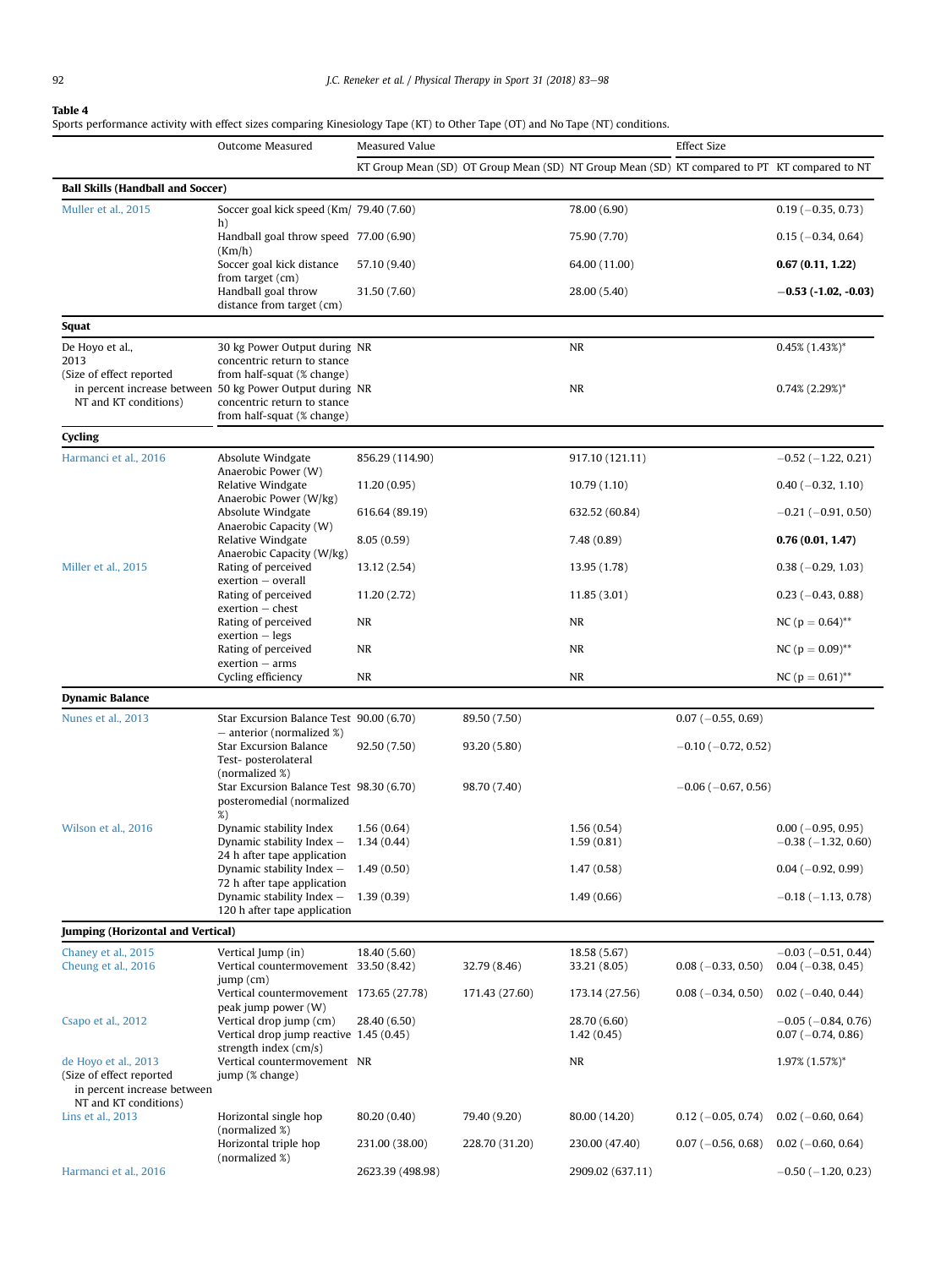# Table 4 (continued )

|                             | Outcome Measured                                                                               | Measured Value           |                                                                                              |                          | <b>Effect Size</b>                               |                                                                                 |
|-----------------------------|------------------------------------------------------------------------------------------------|--------------------------|----------------------------------------------------------------------------------------------|--------------------------|--------------------------------------------------|---------------------------------------------------------------------------------|
|                             |                                                                                                |                          | KT Group Mean (SD) OT Group Mean (SD) NT Group Mean (SD) KT compared to PT KT compared to NT |                          |                                                  |                                                                                 |
|                             | 30-s Repeated Jump Power                                                                       |                          |                                                                                              |                          |                                                  |                                                                                 |
| Mostaghim et al., 2016      | (W)<br>Vertical jump (cm)<br>(measured immediately                                             | 47.38 (8.59)             |                                                                                              | 46.43 (8.31)             |                                                  | $0.11 (-0.31, 0.53)$                                                            |
|                             | after tape applied)<br>Vertical jump (cm)<br>(measured 24 h after tape                         | 48.08 (8.90)             |                                                                                              | 46.53 (8.26)             |                                                  | $0.18(-0.24, 0.60)$                                                             |
| Nunes et al., 2013          | applied)<br>Vertical countermovement 0.18 (0.06)<br>jump(m)                                    |                          | 0.17(0.06)                                                                                   |                          | $0.17 (-0.46, 0.78)$                             |                                                                                 |
|                             | Vertical countermovement 0.38 (0.07)                                                           |                          | 0.37(0.06)                                                                                   |                          | $0.15(-0.47, 0.77)$                              |                                                                                 |
|                             | jump flight time (s)<br>Horizontal single-leg jump 1.48 (0.30)                                 |                          | 1.47(0.30)                                                                                   |                          | $0.03$ (-0.59, 0.65)                             |                                                                                 |
| Schiffer et al., 2015       | (m)<br>Horizontal double one-                                                                  | 4.13(0.17)               |                                                                                              | 4.08(0.21)               |                                                  | $0.26 (-0.40, 0.91)$                                                            |
| Strutzenberger et al., 2016 | legged jump test (m)<br>Vertical countermovement 0.32 (0.05)                                   |                          | 0.33(0.06)                                                                                   | 0.33(0.06)               |                                                  | $-0.18$ (-1.05, 0.70) $-0.18$ (-1.05, 0.70)                                     |
|                             | jump(m)<br>Vertical countermovement 0.27 (0.06)                                                |                          | 0.29(0.07)                                                                                   | 0.28(0.07)               |                                                  | $-0.31$ (-1.18, 0.59) -0.15 (-1.02, 0.73)                                       |
|                             | jump (m) after fatigue<br>Vertical countermovement 11.17 (1.34)<br>jump ground reaction force  |                          | 11.64 (1.57)                                                                                 | 11.13(1.36)              | $-0.32$ (-1.19, 0.57) 0.03 (-0.85, 0.90)         |                                                                                 |
|                             | (N/kg)<br>Vertical countermovement 10.86 (1.14)<br>jump ground reaction force                  |                          | 11.36 (1.33)                                                                                 | 11.02(1.22)              |                                                  | $-0.40$ (-1.27, 0.50) -0.14 (-1.01, 0.75)                                       |
|                             | (N/kg) after fatigue<br>Total work with vertical<br>countermovement jump (J/                   | 1.90(0.49)               | 2.06(0.59)                                                                                   | 1.95(0.51)               |                                                  | $-0.30$ (-1.16, 0.60) -0.10 (-0.97, 0.78)                                       |
|                             | kg)<br>Total work with vertical<br>countermovement jump (J/                                    | 1.71(0.48)               | 1.86(0.58)                                                                                   | 1.78(0.55)               |                                                  | $-0.28$ (-1.15, 0.61) -0.14 (-1.01, 0.75)                                       |
|                             | Kg) after fatigue<br>Hip work with vertical<br>countermovement jump (J/                        | 0.57(0.28)               | 0.61(0.34)                                                                                   | 0.60(0.38)               |                                                  | $-0.13$ ( $-1.00$ , 0.75) $-0.12$ ( $-0.99$ , 0.76)                             |
|                             | kg)<br>Hip work with vertical<br>countermovement jump (J/                                      | 0.48(0.20)               | 0.49(0.24)                                                                                   | 0.52(0.32)               |                                                  | $-0.05$ ( $-0.92$ , 0.83) $-0.15$ ( $-1.02$ , 0.73)                             |
|                             | Kg) after fatigue<br>Knee work with vertical<br>countermovement jump (J/                       | 0.53(0.24)               | 0.64(0.22)                                                                                   | 0.59(0.27)               |                                                  | $-0.48$ (-1.35, 0.43) $-0.53$ (-1.40, 0.39)                                     |
|                             | kg)<br>Knee work with vertical<br>countermovement jump (J/                                     | 0.46(0.26)               | 0.58(0.19)                                                                                   | 0.51(0.24)               |                                                  | $-0.20$ (-1.07, 0.69) -0.13 (-1.00, 0.75)                                       |
|                             | Kg) after fatigue<br>Ankle work with vertical<br>countermovement jump (J/                      | 0.88(0.13)               | 0.90(0.17)                                                                                   | 0.90(0.16)               |                                                  | $-0.13$ (-1.00, 0.75) $-0.14$ (-1.01, 0.75)                                     |
|                             | kg)<br>Ankle work with vertical<br>countermovement jump (J/                                    | 0.82(0.12)               | 0.83(0.18)                                                                                   | 0.86(0.16)               |                                                  | $-0.07$ ( $-0.94$ , 0.81) $-0.28$ ( $-1.15$ , 0.61)                             |
|                             | Kg) after fatigue<br>Vertical drop jump (m)<br>Vertical drop jump (m)                          | 0.21(0.06)<br>0.19(0.05) | 0.21(0.05)<br>0.18(0.06)                                                                     | 0.22(0.05)<br>0.19(0.05) | $0.00$ ( $-0.88$ , 0.88)<br>$0.18 (-0.70, 1.05)$ | $-0.20$ ( $-1.07$ , 0.69)<br>$0.00$ ( $-0.88$ , 0.88)                           |
|                             | after fatigue<br>Vertical drop jump ground 28.64 (7.54)                                        |                          | 29.35 (6.82)                                                                                 | 30.31 (7.92)             |                                                  | $-0.10$ ( $-0.97$ , 0.78) $-0.22$ ( $-1.09$ , 0.67)                             |
|                             | reaction force (N/kg)<br>Vertical drop jump ground 28.38 (6.82)<br>reaction force (N/kg) after |                          | 28.55 (6.53)                                                                                 | 29.21 (7.54)             |                                                  | $-0.03$ ( $-0.90$ , 0.85) $-0.12$ ( $-0.99$ , 0.77)                             |
|                             | fatigue<br>Total work with vertical                                                            | 0.63(0.47)               | 0.63(0.22)                                                                                   | 0.61(0.44)               | $0.00$ ( $-0.88$ , 0.88)                         | $0.04 (-0.83, 0.92)$                                                            |
|                             | drop jump (J/kg)<br>Total work with vertical<br>drop jump (J/Kg) after                         | 0.40(0.29)               | 0.34(0.36)                                                                                   | 0.43(0.34)               | $0.18 (-0.70, 1.05)$                             | $-0.09$ ( $-0.97, 0.79$ )                                                       |
|                             | fatigue<br>Hip work with vertical drop $-0.10$ (0.14)<br>jump (I/kg)                           |                          | $-0.13(0.11)$                                                                                | $-0.14(0.07)$            | $0.24 (-0.65, 1.11)$                             | $0.36(-0.54, 1.23)$                                                             |
|                             | Hip work with vertical drop $-0.04$ (0.19)<br>jump (J/Kg) after fatigue                        |                          | $-0.08(0.12)$                                                                                | $-0.09(0.08)$            | $0.25$ (-0.64, 1.12)                             | $0.34 (-0.55, 1.21)$                                                            |
|                             | Knee work with vertical<br>drop jump (J/kg)                                                    | 0.33(0.27)               | 0.29(0.14)                                                                                   | 0.24(0.23)               | $0.19(-0.70, 1.06)$                              | $0.36(-0.54, 1.23)$                                                             |
|                             |                                                                                                | 0.04(0.30)               | 0.05(0.24)                                                                                   | 0.08(0.20)               |                                                  | $-0.04$ ( $-0.91$ , 0.84) $-0.16$ ( $-1.03$ , 0.73)<br>(continued on next page) |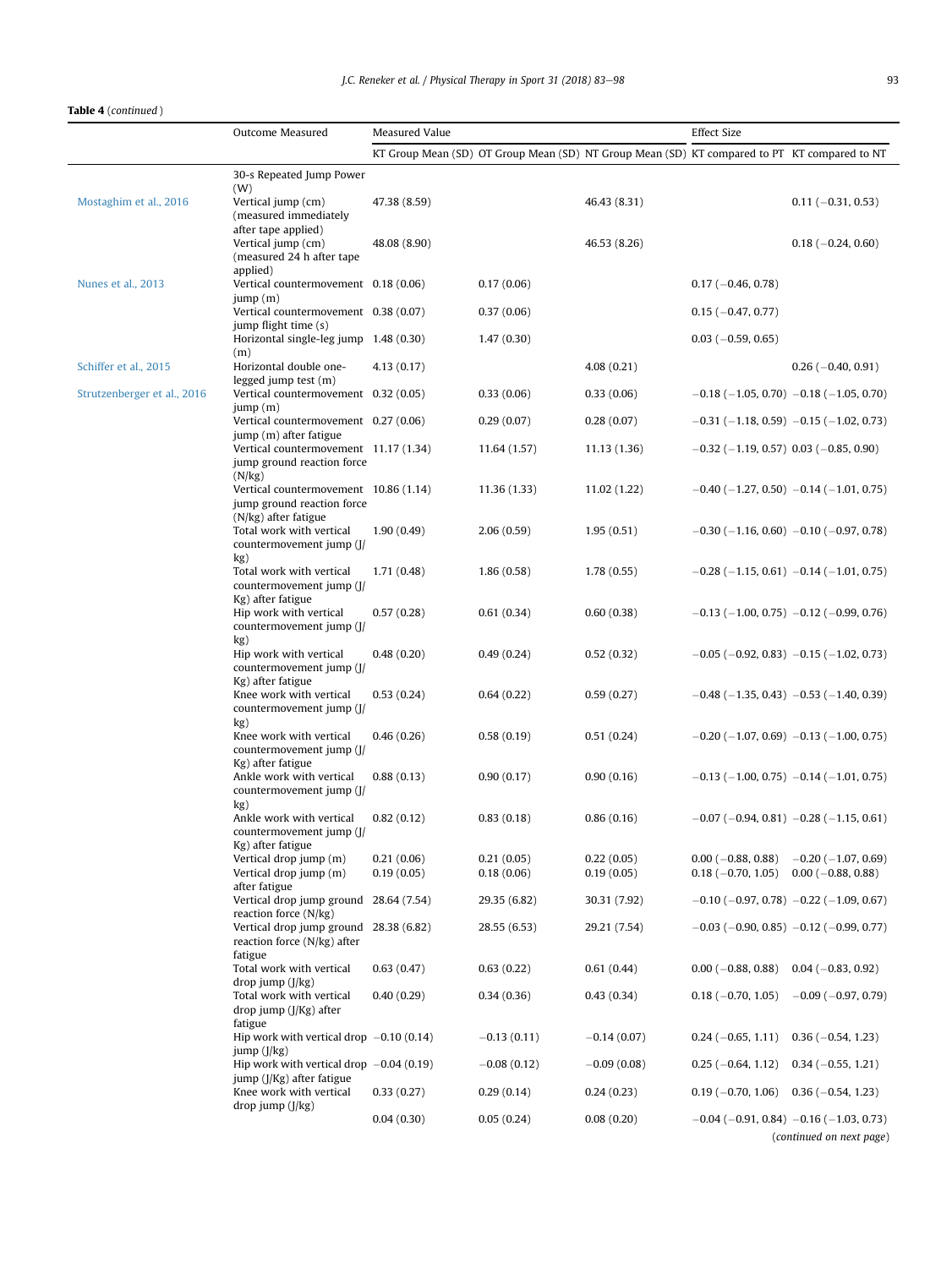# Table 4 (continued )

|                                                                                | Outcome Measured                                                                                                        | Measured Value          |                                                                                              |                  | <b>Effect Size</b>                                     |                                                   |  |
|--------------------------------------------------------------------------------|-------------------------------------------------------------------------------------------------------------------------|-------------------------|----------------------------------------------------------------------------------------------|------------------|--------------------------------------------------------|---------------------------------------------------|--|
|                                                                                |                                                                                                                         |                         | KT Group Mean (SD) OT Group Mean (SD) NT Group Mean (SD) KT compared to PT KT compared to NT |                  |                                                        |                                                   |  |
|                                                                                | Knee work with vertical<br>drop jump (J/Kg) after                                                                       |                         |                                                                                              |                  |                                                        |                                                   |  |
|                                                                                | fatigue<br>Ankle work with vertical                                                                                     | 0.41(0.26)              | 0.46(0.14)                                                                                   | 0.51(0.21)       |                                                        | $-0.24$ (-1.11, 0.65) -0.42 (-1.29, 0.48)         |  |
|                                                                                | drop jump (J/kg)<br>Ankle work with vertical<br>drop jump (J/Kg) after                                                  | 0.40(0.15)              | 0.38(0.16)                                                                                   | 0.47(0.14)       |                                                        | $0.13 (-0.75, 1.00) -0.48 (-1.35, 0.43)$          |  |
|                                                                                | fatigue<br>Drop jump Reactive<br>Strength Index (m/s)                                                                   | 58.09 (8.38)            | 55.08 (7.16)                                                                                 | 59.43 (9.51)     | $0.39(-0.51, 1.25)$                                    | $-0.15$ ( $-1.02$ , 0.73)                         |  |
|                                                                                | Drop jump reactive<br>Strength Index (m/s) after                                                                        | 60.01 (11.66)           | 57.40 (9.46)                                                                                 | 60.49 (10.84)    | $0.25(-0.64, 1.11)$                                    | $-0.04$ ( $-0.92$ , 0.84)                         |  |
| Vercelli et al., 2012<br>2 OT conditions $(I = Inhibitory)$                    | fatigue<br>Horizontal single-leg triple 538.0 (98.0)<br>hop test (cm)                                                   |                         | 532.0 (94.0) (I)                                                                             |                  | $0.06$ ( $-0.40$ , $0.52$ )                            |                                                   |  |
| and $S = Sham$ )                                                               |                                                                                                                         |                         | 532.0 $(94.0)$ $(s)$                                                                         |                  | $0.06$ ( $-0.40$ , $0.52$ )                            |                                                   |  |
| Wilson et al., 2016                                                            | Horizontal crossover hop<br>(cm)                                                                                        | 409.17 (95.89)          | 387.63 (115.85)                                                                              |                  | $0.20 (-0.76, 1.15)$                                   |                                                   |  |
|                                                                                | Horizontal crossover hop<br>$(cm) - 24 h$ after tape                                                                    | 403.77 (85.68)          | 397.79 (100.46)                                                                              |                  | $0.06$ ( $-0.89$ , 1.01)                               |                                                   |  |
|                                                                                | application<br>Horizontal crossover hop<br>$(cm)$ –                                                                     | 408.20 (86.50)          | 403.38 (93.31)                                                                               |                  | $0.05$ ( $-0.90$ , 1.00)                               |                                                   |  |
|                                                                                | 72 h after tape application<br>Horizontal crossover hop<br>$(cm)$ –                                                     | 347.14 (149.45)         | 353.85 (175.95)                                                                              |                  | $-0.04$ ( $-0.99$ , 0.91)                              |                                                   |  |
|                                                                                | 120 h after tape application<br>Horizontal triple hop (cm) 425.41 (105.20)<br>Horizontal triple hop (cm) 438.56 (99.77) |                         | 427.80 (124.01)<br>446.94 (105.68)                                                           |                  | $-0.02$ ( $-0.97, 0.93$ )<br>$-0.08$ ( $-1.03$ , 0.88) |                                                   |  |
|                                                                                | - 24 h after tape                                                                                                       |                         |                                                                                              |                  |                                                        |                                                   |  |
|                                                                                | application<br>Horizontal triple hop (cm) 440.28 (97.13)                                                                |                         | 446.55 (109.48)                                                                              |                  | $-0.06$ ( $-1.01$ , 0.90)                              |                                                   |  |
|                                                                                | 72 h after tape application<br>Horizontal triple hop (cm)                                                               | 371.77 (161.29)         | 363.43 (182.96)                                                                              |                  | $0.05$ ( $-0.91$ , 1.00)                               |                                                   |  |
|                                                                                | 120 h after tape application<br>$6-m$ hop $(s)$                                                                         | 2.00(0.45)              | 2.09(0.52)                                                                                   |                  | $0.18 (-0.78, 1.13)$                                   |                                                   |  |
|                                                                                | 6-m hop $(s)$ – 24 h after                                                                                              | 2.15(0.37)              | 2.17(0.47)                                                                                   |                  | $0.05 (-0.91, 1.00)$                                   |                                                   |  |
|                                                                                | tape application<br>6-m hop $(s)$ –                                                                                     | 1.87(0.50)              | 1.89(0.39)                                                                                   |                  | $0.04 (-0.91, 1.00)$                                   |                                                   |  |
|                                                                                | 72 h after tape application<br>6-m hop $(s)$ -                                                                          | 2.03(0.93)              | 1.88(0.85)                                                                                   |                  | $-0.17(-1.11, 0.79)$                                   |                                                   |  |
|                                                                                | 120 h after tape application<br>Horizontal single hop (cm) 136.12 (29.64)<br>Horizontal single hop (cm) 138.56 (27.68)  |                         | 133.05 (38.20)<br>133.91 (35.51)                                                             |                  | $0.09$ ( $-0.87$ , 1.04)<br>$0.14 (-0.82, 1.09)$       |                                                   |  |
|                                                                                | $-24$ h after tape                                                                                                      |                         |                                                                                              |                  |                                                        |                                                   |  |
|                                                                                | application<br>Horizontal single hop (cm) 135.83 (28.71)                                                                |                         | 138.81 (34.02)                                                                               |                  | $-0.09(-1.04, 0.86)$                                   |                                                   |  |
|                                                                                | 72 h after tape application<br>Horizontal single hop (cm) 111.42 (47.72)                                                |                         | 109.29 (56.94)                                                                               |                  | $0.04 (-0.91, 0.99)$                                   |                                                   |  |
|                                                                                | 120 h after tape application                                                                                            |                         |                                                                                              |                  |                                                        |                                                   |  |
| <b>Agility</b>                                                                 |                                                                                                                         |                         |                                                                                              |                  |                                                        |                                                   |  |
| Mostaghim et al., 2016                                                         | Shuttle Run Test (s)<br>(measured immediately                                                                           | 10.49(0.77)             |                                                                                              | 10.49 (0.73)     | $0.00 (-0.42, 0.42)$                                   |                                                   |  |
|                                                                                | after tape applied)<br>Shuttle Run Test (s)<br>(measured 24 h after tape<br>applied)                                    | 10.32(0.71)             |                                                                                              | 10.47(0.71)      | $0.21 (-0.21, 0.63)$                                   |                                                   |  |
| <b>Sprinting</b>                                                               |                                                                                                                         |                         |                                                                                              |                  |                                                        |                                                   |  |
| Chaney et al., 2015<br>de Hoyo et al., 2013<br>(Size of effect reported        | 20-m sprint speed (s)<br>10-m sprint test $(\%)$                                                                        | 3.81(0.38)<br><b>NR</b> |                                                                                              | 3.83(0.39)<br>NR |                                                        | $0.05$ ( $-0.42$ , 0.53)<br>$0.10\%$ $(0.66\%)^*$ |  |
| in percent increase between<br>NT and KT conditions)<br>Mostaghim et al., 2016 |                                                                                                                         | 4.91 (0.58)             |                                                                                              | 5.03(0.67)       |                                                        | $0.19(-0.23, 0.61)$                               |  |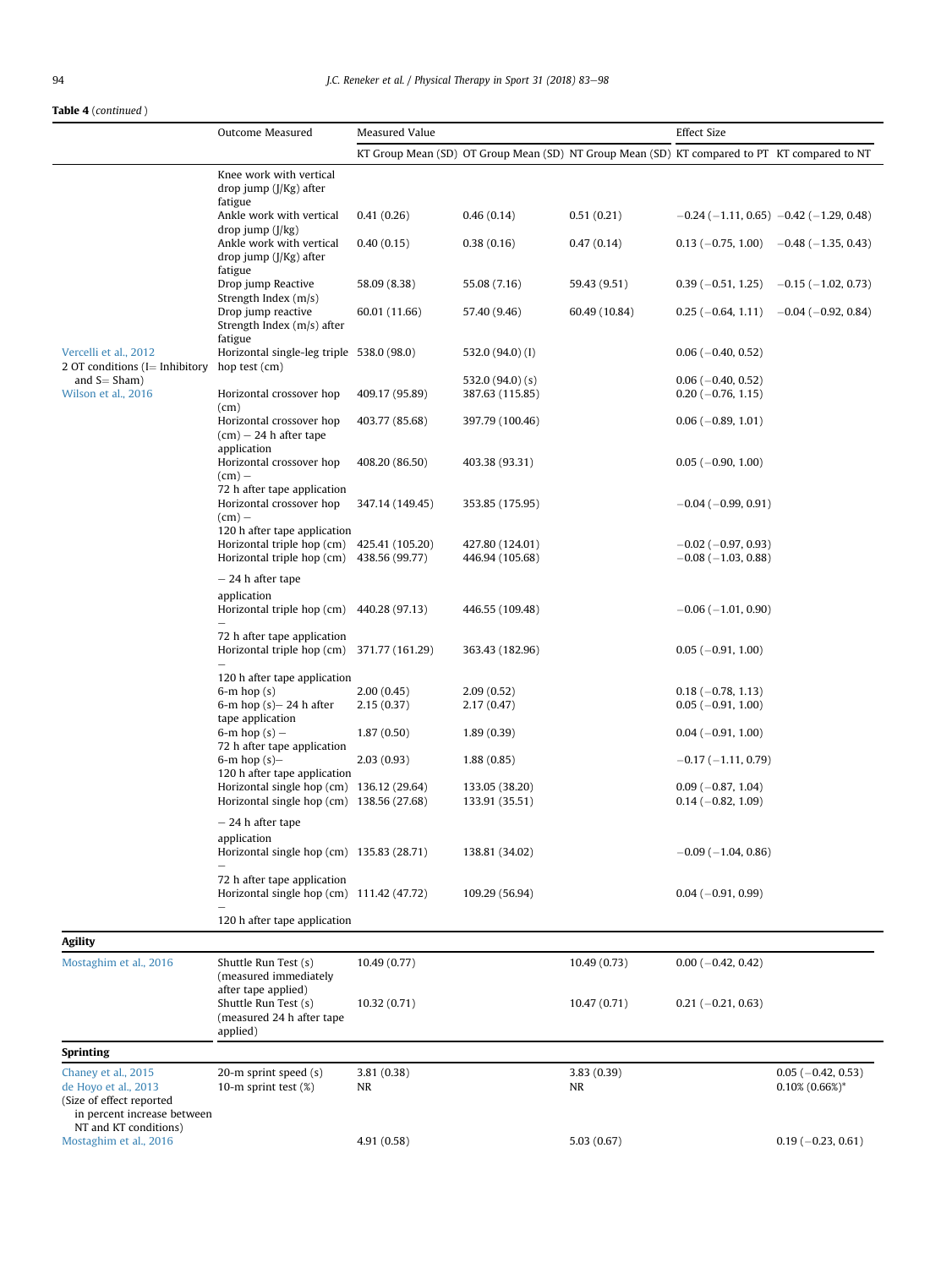$\rightarrow$ 

|                             | Outcome Measured                                                                | Measured Value                       |                                 | <b>Effect Size</b>                                                                           |                                                                         |                                                     |
|-----------------------------|---------------------------------------------------------------------------------|--------------------------------------|---------------------------------|----------------------------------------------------------------------------------------------|-------------------------------------------------------------------------|-----------------------------------------------------|
|                             |                                                                                 |                                      |                                 | KT Group Mean (SD) OT Group Mean (SD) NT Group Mean (SD) KT compared to PT KT compared to NT |                                                                         |                                                     |
|                             | 30-yard dash test (s)                                                           |                                      |                                 |                                                                                              |                                                                         |                                                     |
|                             | (measured immediately<br>after tape applied)                                    |                                      |                                 |                                                                                              |                                                                         |                                                     |
|                             | 30-yard dash test (s)                                                           | 4.85(0.65)                           |                                 | 5.07(0.43)                                                                                   |                                                                         | $0.40$ ( $-0.03$ , $0.82$ )                         |
|                             | (measured 24 h after tape<br>applied)                                           |                                      |                                 |                                                                                              |                                                                         |                                                     |
| Strutzenberger et al., 2016 | 20-m sprint speed (s)                                                           | 3.09(0.10)                           | 3.10(0.15)                      | 3.09(0.13)                                                                                   | $0.08$ ( $-0.80$ , 0.95)                                                | $0.00$ ( $-0.88$ , 0.88)                            |
| <b>Distance Running</b>     | 20-m sprint $(s)$ after fatigue 3.18 $(0.24)$                                   |                                      | 3.16(0.18)                      | 3.21(0.24)                                                                                   | $-0.09$ ( $-0.96$ , 0.79) 0.12 ( $-0.76$ , 1.00)                        |                                                     |
| Howe et al., 2015           | Peak knee flexion $(°)$                                                         | 54.60 (17.70)                        | 55.70 (21.70)                   | 55.20 (18.30)                                                                                |                                                                         | $-0.06$ ( $-0.57$ , 0.46) $-0.03$ ( $-0.55$ , 0.48) |
|                             | Peak knee extension $(°)$                                                       | 8.80 (5.90)                          | 11.40 (5.00)                    | 7.80(5.20)                                                                                   | $-0.48$ ( $-0.99$ , 0.05) 0.18 ( $-0.34$ , 0.69)                        |                                                     |
|                             | Peak hip flexion $(°)$                                                          | 48.90 (8.70)                         | 48.20 (8.60)                    | 48.90 (8.90)                                                                                 | $0.08(-0.44, 0.59)$                                                     | $0.00 (-0.51, 0.51)$                                |
|                             | Peak hip abduction $(°)$<br>Peak hip internal rotation                          | 15.00 (4.00)<br>18.50 (12.60)        | 14.60 (4.20)<br>18.20 (12.30)   | 15.20 (4.00)<br>18.20 (13.00)                                                                | $0.10 (-0.42, 0.61)$<br>$0.02$ (-0.49, 0.54)                            | $-0.05$ ( $-0.56$ , 0.47)<br>$0.02 (-0.49, 0.54)$   |
|                             | $(\cdot)$                                                                       |                                      |                                 |                                                                                              |                                                                         |                                                     |
|                             | Peak hip extension $(°)$<br>Peak hip adduction $(°)$                            | $-7.64(5.10)$<br>$-8.70(3.90)$       | $-6.10(5.10)$<br>$-10.10(3.60)$ | $-8.00(5.50)$<br>$-8.80(3.80)$                                                               | $-0.30$ ( $-0.82$ , 0.22) 0.07 ( $-0.45$ , 0.58)<br>$0.37(-0.15, 0.89)$ | $0.03$ (-0.49, 0.54)                                |
|                             | Peak hip external rotation                                                      | $-10.60(11.80)$                      | $-14.80(13.50)$                 | $-10.00(11.70)$                                                                              | $0.33(-0.19, 0.84)$                                                     | $-0.05$ ( $-0.57$ , 0.46)                           |
|                             | $(\cdot)$                                                                       |                                      |                                 |                                                                                              |                                                                         |                                                     |
|                             | Peak knee flexion angular<br>velocity $(°/s)$                                   | 870.80 (197.50)                      | 712.20 (148.70)                 | 857.50 (193.00)                                                                              |                                                                         | $-0.91(-1.43, -0.36)$ $-0.07(-0.58, 0.45)$          |
|                             | Peak knee extension<br>angular velocity $(°/s)$                                 | $-524.20(148.90)$                    | $-474.80(159.80)$               | $-535.40(159.10)$                                                                            | $-0.32$ ( $-0.83$ , 0.20) 0.07 ( $-0.44$ , 0.59)                        |                                                     |
|                             | Peak hip flexion angular<br>velocity $(\cdot s)$                                | 280.50 (175.80)                      | 220.60 (182.40)                 | 280.70 (172.90)                                                                              | $-0.33$ ( $-0.85$ , 0.19) 0.00 ( $-0.51$ , 0.51)                        |                                                     |
|                             | Peak hip abduction angular 247.90 (90.00)<br>velocity $(°/s)$                   |                                      | 227.50 (82.60)                  | 240.30 (78.50)                                                                               |                                                                         | $-0.24$ ( $-0.75$ , 0.28) $-0.09$ ( $-0.60$ , 0.43) |
|                             | Peak hip internal rotation 819.00 (205.80)<br>angular velocity $(°/s)$          |                                      | 682.90 (241.40)                 | 804.30 (239.00)                                                                              |                                                                         | $-0.61(-1.12, -0.07)$ $-0.07(-0.58, 045)$           |
|                             | Peak hip extension angular -446.8 (91.40)<br>velocity $(\cdot s)$               |                                      | $-412.90(90.90)$                | $-455.40(93.60)$                                                                             | $-0.37$ ( $-0.89$ , 0.15) 0.09 ( $-0.42$ , 0.61)                        |                                                     |
|                             | Peak hip adduction angular $-240.60$ (57.00)<br>velocity $(°/s)$                |                                      | $-245.60(53.30)$                | $-242.10(56.70)$                                                                             | $0.09$ (-0.43, 0.60) 0.03 (-0.49, 0.54)                                 |                                                     |
|                             | Peak hip external rotation $-818.70(258.50)$<br>angular velocity $( \cdot / s)$ |                                      | $-635.80(246.30)$               | $-773.30(249.10)$                                                                            |                                                                         | $-0.72(-1.25, -0.18)$ $-0.18(-0.69, 0.34)$          |
|                             | Peak knee anterior forces<br>(N/kg)                                             | 11.20 (3.30)                         | 10.00(3.10)                     | 11.20(3.00)                                                                                  | $-0.37$ ( $-0.89$ , 0.15) 0.00 ( $-0.51$ , 0.51)                        |                                                     |
|                             | Peak knee medial forces $(N/ 2.20 (2.30))$<br>kg)                               |                                      | 2.10(2.30)                      | 3.00(2.20)                                                                                   | $-0.04$ ( $-0.56$ , 0.47) 0.36 ( $-0.17$ , 0.87)                        |                                                     |
|                             | Peak knee compression<br>forces $(N/kg)$                                        | 1.40(0.80)                           | 1.30(0.70)                      | 1.40(0.80)                                                                                   | $-0.13$ ( $-0.65$ , 0.38) 0.00 ( $-0.51$ , 0.51)                        |                                                     |
|                             | Peak knee posterior forces $-2.50(0.80)$<br>(N/kg)                              |                                      | $-2.10(0.70)$                   | $-2.70(1.00)$                                                                                | $-0.53$ ( $-1.05$ , 0.00) 0.22 ( $-0.30$ , 0.73)                        |                                                     |
|                             | Peak knee lateral forces $(N / -5.70(4.10))$<br>kg)                             |                                      | $-5.40(3.90)$                   | $-5.50(3.90)$                                                                                |                                                                         | $-0.07$ ( $-0.59$ , 0.44) $-0.05$ ( $-0.56$ , 0.47) |
|                             | Peak knee distraction forces $-19.70$ (5.50)<br>(N/kg)                          |                                      | $-19.10(5.80)$                  | $-19.80(5.70)$                                                                               | $-0.11$ ( $-0.62$ , 0.41) 0.02 ( $-0.50$ , 0.53)                        |                                                     |
|                             | Peak hip anterior forces (N/ 5.80 (2.60)<br>kg)                                 |                                      | 3.60(2.00)                      | 6.00(2.50)                                                                                   | $-0.95(-1.48, -0.39)$ 0.08 (-0.44, 0.59)                                |                                                     |
|                             | Peak hip medial forces (N/<br>kg)                                               | 2.80(1.80)                           | 2.20(1.30)                      | 2.50(1.50)                                                                                   |                                                                         | $-0.38$ ( $-0.90$ , 0.14) $-0.18$ ( $-0.69$ , 0.34) |
|                             | Peak hip compression<br>forces $(N/kg)$                                         | 2.30(1.50)                           | 2.20(1.50)                      | 2.30(1.40)                                                                                   | $-0.07$ ( $-0.58$ , 0.45) 0.00 ( $-0.51$ , 0.51)                        |                                                     |
|                             | Peak hip posterior forces<br>(N/kg)                                             | $-15.9(5.20)$                        | $-11.60(4.60)$                  | $-15.90(4.60)$                                                                               | $-0.88(-1.40, -0.33)$ 0.00 (-0.51, 0.51)                                |                                                     |
|                             | Peak hip lateral forces (N/<br>kg)                                              | $-3.00(2.10)$                        | $-2.10(1.30)$                   | $-2.90(1.90)$                                                                                |                                                                         | $-0.52$ (-1.03, 0.01) -0.05 (-0.56, 0.47)           |
|                             | Peak hip distraction forces $-20.00$ (6.00)<br>(N/kg)                           |                                      | $-19.70(5.90)$                  | $-20.2(0.20)$                                                                                | $-0.05$ ( $-0.56$ , 0.47) 0.05 ( $-0.47$ , 0.56)                        |                                                     |
|                             | Peak knee flexion moment 2523,80 (777,10)<br>(Nm/kg)                            |                                      | 2280.80 (745.80)                | 2508.70 (734.40)                                                                             |                                                                         | $-0.32$ ( $-0.83$ , 0.20) $-0.02$ ( $-0.53$ , 0.50) |
|                             | Peak knee extension<br>moment (Nm/kg)                                           | $-799.20(213.10)$                    | $-664.90(153.40)$               | $-821.20(174.70)$                                                                            | $-0.72(-1.24, -0.18)$ 0.11 (-0.40, 0.63)                                |                                                     |
|                             | Peak hip flexion moment<br>(Nm/kg)                                              | 3691.90 (1250.70)                    | 2607.80 (948.10)                | 3733.50 (1163.80)                                                                            | $-0.98(-1.51, -0.42)$ 0.03 (-0.48, 0.55)                                |                                                     |
|                             | Peak hip abduction<br>moment (Nm/kg)                                            | 2052.00 (748.90)                     | 1676.50 (659.00)                | 2074.20 (715.70)                                                                             | $-0.53$ ( $-1.05$ , 0.00) 0.03 ( $-0.48$ , 0.54)                        |                                                     |
|                             | Peak hip internal rotation<br>moment (Nm/kg)                                    | 129.90 (101.10)                      | 92.20 (105.50)                  | 132.30 (93.10)                                                                               | $-0.36$ ( $-0.88$ , 0.16) 0.02 ( $-0.49$ , 0.54)                        |                                                     |
|                             |                                                                                 | $-2994.90(1052.00) -1818.60(865.80)$ |                                 | $-3084.20(1057.70) -1.22(-1.76, -0.65) 0.08(-0.43, 0.60)$                                    |                                                                         | (continued on next page)                            |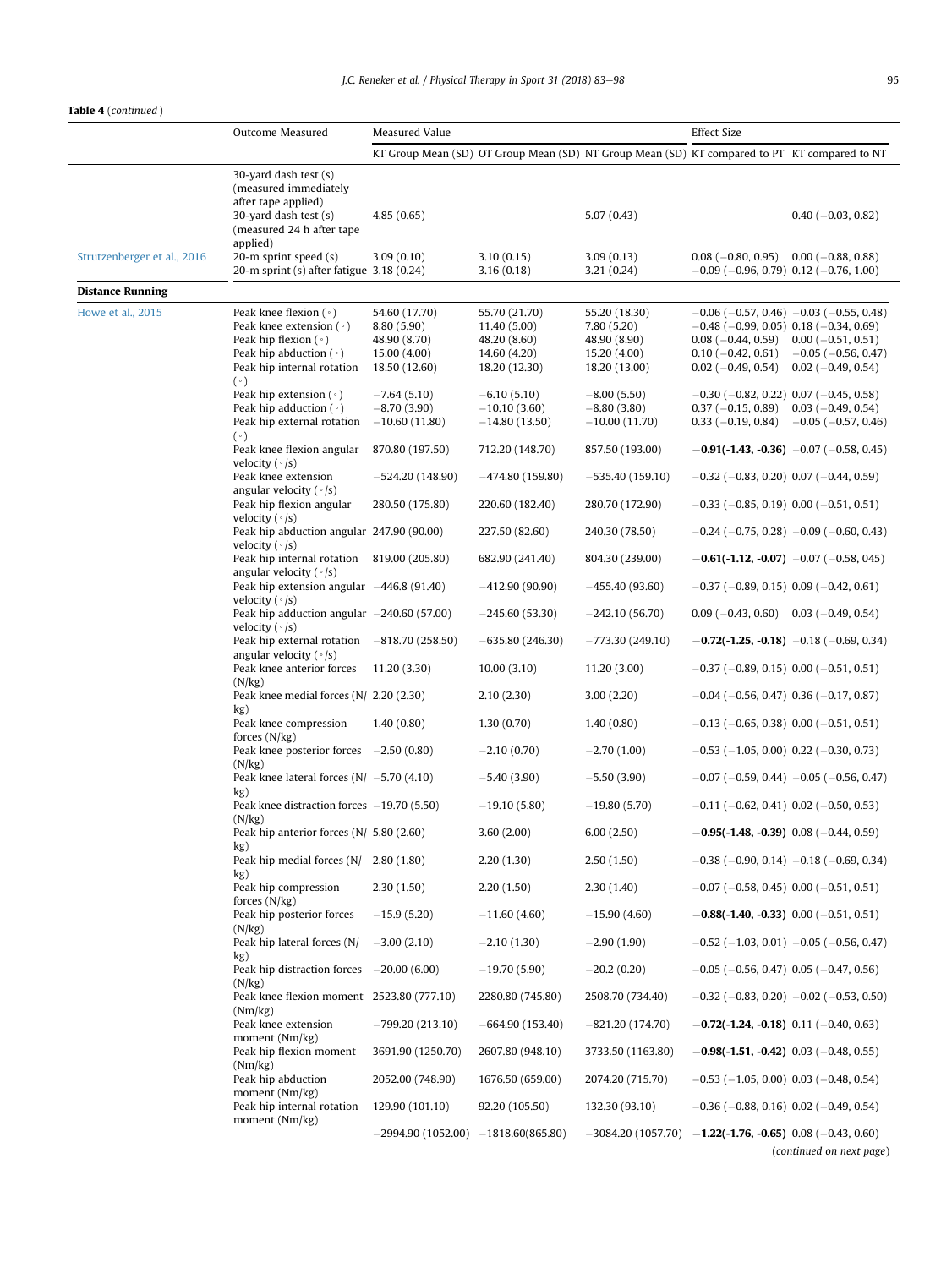# Table 4 (continued )

| $1.4221$ $1.0011111100$ |                                                                                                                              |                                        |                                        |                                                                                              |             |                                                                                                            |
|-------------------------|------------------------------------------------------------------------------------------------------------------------------|----------------------------------------|----------------------------------------|----------------------------------------------------------------------------------------------|-------------|------------------------------------------------------------------------------------------------------------|
|                         | Outcome Measured                                                                                                             | Measured Value                         |                                        |                                                                                              | Effect Size |                                                                                                            |
|                         |                                                                                                                              |                                        |                                        | KT Group Mean (SD) OT Group Mean (SD) NT Group Mean (SD) KT compared to PT KT compared to NT |             |                                                                                                            |
|                         | Peak hip extension moment<br>(Nm/kg)<br>Peak hip adduction<br>moment (Nm/kg)<br>Peak hip external rotation<br>moment (Nm/kg) | $-763.00(320.80)$<br>$-605.50(305.10)$ | $-742.80(258.90)$<br>$-473.50(259.50)$ | $-737.50(257.00)$<br>$-592.40(275.20)$                                                       |             | $-0.07$ ( $-0.58$ , 0.45) $-0.09$ ( $-0.60$ , 0.43)<br>$-0.47$ ( $-0.98$ , 0.06) $-0.05$ ( $-0.56$ , 0.47) |

KT=Kinesiology Tape; OT = other tape/alternative tape method; NT = no tape; SD=Standard deviation; NR = not reported; CI= Confidence Interval. \* An effect size was unable to be computed based on the data presented by the source; percent difference between groups as reported by the source article is reported. \*\* An effect size was unable to be computed based on the data presented by the source; the p-value of the statistical test utilized in the source article is reported. Positive effects reflect outcome in favor of KT, negative effects reflect outcome in favor of comparator. Bold indicates effect size with significant confidence interval. Units of measurement: Km/h = Kilometer per hour; cm = centimeters; in = inch; W= Watts; Kg = kilogram; s = seconds; m = meters; N=Newton; J-Jewels; ∘ = degrees; Nm = Newton-meters.

the tape, the taping methodology was written with enough detail to demonstrate the similarity of application across participants within each study. Despite the information provided in each individual study, it is possible that differences in opinion exist as to the exact taping techniques and locations that should be utilized to produce the desired effect [\(Lee, 2015; Nunes et al., 2015](#page-14-0)). Any discrepancies in the exact taping methodology between practitioners with training and clinical expertise in KT should not completely negate a true physiological effect or by definition, the tape lacks effectiveness. Therefore, we conclude that the technique of tape application was unlikely to be the cause of its ineffectiveness in a high majority of the comparisons made.

Secondarily, the time of tape application does not appear to have a substantial impact on its effectiveness in relation to the performance of the sports ability. Of the three studies that measured outcomes at different times after tape application or after an athlete wore the tape through activity to become fatigued, there were no significant effects for any of the constructs of sports performance represented.

The findings of this review demonstrate a lack of evidence to support the use of KT to enhance the sports performance abilities. These results are similar to the findings of other systematic reviews on KT that describe a lack of evidence to support its use in clinical practice [\(Morris et al., 2013\)](#page-14-0); for muscular strength in healthy adults [\(Csapo](#page-14-0)  $&$  [Alegre, 2015\)](#page-14-0); or for pain in individuals with musculoskeletal injuries [\(Montalvo et al., 2014\)](#page-14-0).

Despite the results presented here, there is still potential for KT to enhance sport performance if the athlete believes in the benefits of its use. This may be through several mechanisms, including a psychological benefit if the athlete had a previous positive performance experience while wearing KT ([Vercelli, Ferriero, Bravini](#page-14-0) & [Sartorio 2013\)](#page-14-0). None of the studies included in this review specifically explored the participants' beliefs on the effectiveness of KT and the effects these beliefs may have on performance while wearing KT. A recent meta-analysis on the placebo effect in sport performance revealed small to moderate effects with placebo treatments but suggested that larger effects may be demonstrated with athletes who are considered placebo-responders (i.e. individuals with personal and situational factors who produce enhanced performance in response to a placebo) (Berdi, Köteles, [Szabo,](#page-14-0) & [Bardos 2011](#page-14-0)). Such may be the case for KT. Future research on the effectiveness of KT on sport performance in athletes who believe in its benefit would be helpful to further elucidate this phenomenon.

# 4.1. Limitations

This review was limited to studies published in English and as such, studies with relevant findings may have been omitted. The electronic search for this review was complicated in that "kinesiology tape" is not a MESH term, Because of this, the hand search resulted in identification of 4 additional studies. As such, we cannot be certain that we were able to identify all potentially relevant articles. In addition, although several published conference abstracts were identified through the electronic search, these do not exist in manuscript form and were unable for be included. Because necessary details to be included in this review were not present in the abstracts, it is not known if these additional unpublished studies could have contributed additional findings within this review. The authors of these abstracts were not contacted, as the extent of written detail required to determine eligibility would have likely required a full completion of methods and results by the original author, which was not seen as a reasonable request. Lastly, all sports performance abilities and constructs within the performance of sports were not represented in the original research included in this review. Therefore, these results cannot be generalized to all sports performance abilities.

### 5. Conclusions

This review is the first of its kind to explore the effectiveness of KT on sports performance abilities in healthy athletes. Across 193 comparisons made, only two significant effects were demonstrated in favor of KT to a no tape condition. The lack of blinding for the participants and the assessors cannot be negated when interpreting these results. There were no significant effects in favor of KT when compared to other tapes (sham or a second intervention). Based on these results, there is no convincing evidence for the effectiveness of KT on any construct within the sports performance abilities included.

# Ethical statement

This manuscript was conducted and was written with adherence to strict ethical standards.

## Ethical approval

No approval was required for this review article.

# Funding

This research did not receive any specific grant from funding agencies in the public, commercial, or not-for-profit sectors.

# Conflict of interest

None declared.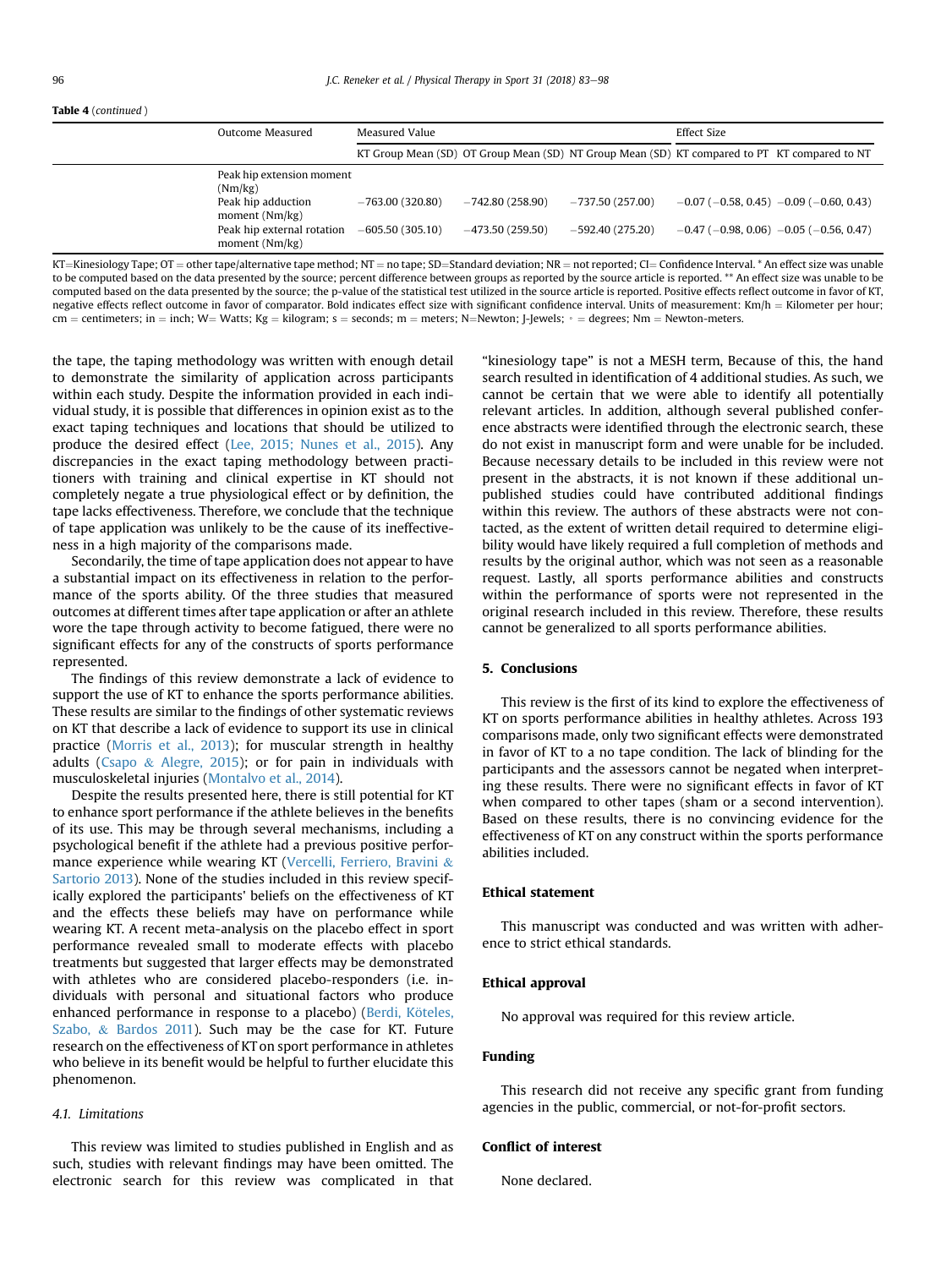### <span id="page-14-0"></span>Acknowledgements

The authors would like to acknowledge the contributions and thank Dr. Jared Roberts, PT, DPT, for his preliminary work on this project and Ms. Tamara Nelson, librarian at the University of Mississippi Medical Center, for her assistance with the development of the computerized search.

### References

- Beck, K. L., Thomson, J. S., Swift, R. J., & von Hurst, P. R. (2015). Role of nutrition in performance enhancement and postexercise recovery. Open Access Journal of Sports Medicine, 6, 259-267. <https://doi.org/10.2147/oajsm.s33605>. Epub 2015/ 09/01. PubMed PMID: 26316828; PubMed Central PMCID: PMCPMC4540168.
- Bérdi, M., Köteles, F., Szabó, A., & Bárdos, G. (2011). Placebo effects in sport and exercise: A meta-analysis. European Journal of Mental Health, 6(2), 196-212. <https://doi.org/10.5708/EJMH.6.2011.2.5>.
- [Beutel, B. G., & Cardone, D. A. \(2014\). Kinesiology taping and the world wide web: A](http://refhub.elsevier.com/S1466-853X(16)30185-7/sref3) [quality and content analysis of internet-based information.](http://refhub.elsevier.com/S1466-853X(16)30185-7/sref3) International Journal [of Sports Physical Therapy, 9](http://refhub.elsevier.com/S1466-853X(16)30185-7/sref3)(5), 665-[673. Epub 2014/10/21. PubMed PMID:](http://refhub.elsevier.com/S1466-853X(16)30185-7/sref3) [25328829; PubMed Central PMCID: PMCPMC4196331.](http://refhub.elsevier.com/S1466-853X(16)30185-7/sref3)
- Brown, D. J., & Fletcher, D. (2016). Effects of psychological and psychosocial interventions on sport performance: A meta-analysis. Sports Medicine (Auckland, NZ). [https://doi.org/10.1007/s40279-016-0552-7.](https://doi.org/10.1007/s40279-016-0552-7) Epub 2016/06/01. PubMed PMID: 27241124.
- Centre for Evaluation and Monitoring Durham, United Kingdom: Durham University; [cited 2017 April 19]. Available from: [http://www.cem.org/effect-size](http://www.cem.org/effect-size-calculator)[calculator.](http://www.cem.org/effect-size-calculator)
- [Chaney, C., Hirayama, G. M., Mendoza, T. E., Schmitt, D. M., & Janini, S. \(2015\). The](http://refhub.elsevier.com/S1466-853X(16)30185-7/sref6) effects of Kinesio™ [tape on vertical jump, 20-m sprint, and self-perception of](http://refhub.elsevier.com/S1466-853X(16)30185-7/sref6) [performance in high school basketball players.](http://refhub.elsevier.com/S1466-853X(16)30185-7/sref6) Current Orthopaedic Practice,  $26(4)$ , 420-[424.](http://refhub.elsevier.com/S1466-853X(16)30185-7/sref6)
- [Cheung, R. T. H., Yau, Q. K. C., Wong, K., Lau, P., So, A., Chan, N., et al. \(2016\).](http://refhub.elsevier.com/S1466-853X(16)30185-7/sref7) [Kinesiology tape does not promote vertical jumping performance: A deceptive](http://refhub.elsevier.com/S1466-853X(16)30185-7/sref7) crossover trial. [Manual Therapy, 21](http://refhub.elsevier.com/S1466-853X(16)30185-7/sref7), 89-[93.](http://refhub.elsevier.com/S1466-853X(16)30185-7/sref7)
- [Csapo, R., & Alegre, L. M. \(2015\). Effects of Kinesio](http://refhub.elsevier.com/S1466-853X(16)30185-7/sref8)® taping on skeletal muscle [strength-A meta-analysis of current evidence.](http://refhub.elsevier.com/S1466-853X(16)30185-7/sref8) Journal of Science and Medicine in [Sport, 18](http://refhub.elsevier.com/S1466-853X(16)30185-7/sref8)(4), 450-[456](http://refhub.elsevier.com/S1466-853X(16)30185-7/sref8).
- [Csapo, R., Herceg, M., Alegre, L. M., Crevenna, R., & Pieber, K. \(2012\). Do kinaesthetic](http://refhub.elsevier.com/S1466-853X(16)30185-7/sref9) tapes affect plantarfl[exor muscle performance?](http://refhub.elsevier.com/S1466-853X(16)30185-7/sref9) Journal of Sports Sciences, 30[\(14\), 1513](http://refhub.elsevier.com/S1466-853X(16)30185-7/sref9)-[1519.](http://refhub.elsevier.com/S1466-853X(16)30185-7/sref9)
- [Farquharson, C., & Greig, M. \(2015\). Temporal ef](http://refhub.elsevier.com/S1466-853X(16)30185-7/sref10)ficacy of kinesiology tape vs. [Traditional stretching methods on hamstring extensibility.](http://refhub.elsevier.com/S1466-853X(16)30185-7/sref10) International Journal of Sports Physical Therapy,  $10(1)$ ,  $45-51$ . Epub 2015/02/25. PubMed PMID: [25709862; PubMed Central PMCID: PMCPMC4325287.](http://refhub.elsevier.com/S1466-853X(16)30185-7/sref10)
- Fernandez, M., Ferreira, M. L., Refshauge, K. M., Hartvigsen, J., Silva, I. R. C., Maher, C. G., et al. (2016). Surgery or physical activity in the management of sciatica: A systematic review and meta-analysis. European Spine Journal, 25(11), 3495-3512. [https://doi.org/10.1007/s00586-015-4148-y.](https://doi.org/10.1007/s00586-015-4148-y)
- [Harmanci, H., Kalkavan, A., Karavelioglu, M. B., Yuksel, O., Senturk, A., Gulac, M.,](http://refhub.elsevier.com/S1466-853X(16)30185-7/sref12) [et al. \(2016\). Effects of kinesio taping on anaerobic power and capacity results.](http://refhub.elsevier.com/S1466-853X(16)30185-7/sref12) The Journal of Sports Medicine and Physical Fitness,  $56(6)$ , 709-[713. Epub 2015/](http://refhub.elsevier.com/S1466-853X(16)30185-7/sref12) [05/01. PubMed PMID: 25924567.](http://refhub.elsevier.com/S1466-853X(16)30185-7/sref12)
- Howe, A., Campbell, A., Ng, L., Hall, T., & Hopper, D. (2015). Effects of two different knee tape procedures on lower-limb kinematics and kinetics in recreational runners. Scandinavian Journal of Medicine and Science in Sport, 25(4), 517-524. [https://doi.org/10.1111/sms.12269.](https://doi.org/10.1111/sms.12269) Epub 2014/07/06. PubMed PMID: 24989992.
- [de Hoyo, M., Alvarez-Mesa, A., Sanudo, B., Carrasco, L., & Dominguez, S. \(2013\).](http://refhub.elsevier.com/S1466-853X(16)30185-7/sref14) [Immediate effect of kinesio taping on muscle response in young elite soccer](http://refhub.elsevier.com/S1466-853X(16)30185-7/sref14) players. [Journal of Sport Rehabilitation, 22](http://refhub.elsevier.com/S1466-853X(16)30185-7/sref14)(1), 53-[58. Epub 2012/09/26. PubMed](http://refhub.elsevier.com/S1466-853X(16)30185-7/sref14) [PMID: 23006787.](http://refhub.elsevier.com/S1466-853X(16)30185-7/sref14)
- Kim, B. J., Lee, J. H., Kim, C. T., & Lee, S. M. (2015). Effects of ankle balance taping with kinesiology tape for a patient with chronic ankle instability. Journal of Physical Therapy Science, 27(7), 2405–2406. [https://doi.org/10.1589/jpts.27.2405.](https://doi.org/10.1589/jpts.27.2405) Epub<br>2015/08/28. PubMed PMID: 26311206: PubMed Central PMCID: PubMed PMID: 26311206: PubMed Central PMCID: PMCPMC4540890.
- Kinesio University: Kinesio Holding Company; 2016 [cited 2016 October 6, 2016]. Available from: [www.kinesiotaping.com.](http://www.kinesiotaping.com)
- Lee, J. H. (2015). The Kinesio Taping technique may affect therapeutic results. J Physiother, 61(4), 231. <https://doi.org/10.1016/j.jphys.2015.03.006>. Epub 2015/ 06/22. PubMed PMID: 26093808.
- Lee, K., Yi, C. W., & Lee, S. (2016). The effects of kinesiology taping therapy on degenerative knee arthritis patients' pain, function, and joint range of motion. Journal of Physical Therapy Science, 28(1), 63-66. [https://doi.org/10.1589/](https://doi.org/10.1589/jpts.28.63) [jpts.28.63.](https://doi.org/10.1589/jpts.28.63) Epub 2016/03/10. PubMed PMID: 26957729; PubMed Central PMCID: PMCPMC4755975.
- Lins, C. A., Neto, F. L., Amorim, A. B., Macedo Lde, B., & Brasileiro, J. S. (2013). Kinesio taping((R)) does not alter neuromuscular performance of femoral quadriceps or lower limb function in healthy subjects: Randomized, blind, controlled, clinical

trial. Manual Therapy, 18(1), 41-45. <https://doi.org/10.1016/j.math.2012.06.009>. Epub 2012/07/17. PubMed PMID: 22796389.

- MacRae, B. A., Cotter, J. D., & Laing, R. M. (2011). Compression garments and exercise: Garment considerations, physiology and performance. Sports Medicine (Auckland, NZ), 41(10), 815-843. https://doi.org/10.2165/11591420[https://doi.org/10.2165/11591420-](https://doi.org/10.2165/11591420-000000000-00000) [000000000-00000.](https://doi.org/10.2165/11591420-000000000-00000) Epub 2011/09/20. PubMed PMID: 21923201.
- Mason, S. A., Morrison, D., McConell, G. K., & Wadley, G. D. (2016). Muscle redox signalling pathways in exercise. Role of antioxidants. Free Radical Biology & Medicine, 98, 29-45. [https://doi.org/10.1016/j.freeradbiomed.2016.02.022.](https://doi.org/10.1016/j.freeradbiomed.2016.02.022) Epub 2016/02/26. PubMed PMID: 26912034.
- McCormick, A., Meijen, C., & Marcora, S. (2015). Psychological determinants of whole-body endurance performance. Sports Medicine (Auckland, NZ), 45(7), 997-1015. [https://doi.org/10.1007/s40279-015-0319-6.](https://doi.org/10.1007/s40279-015-0319-6) Epub 2015/03/17. PubMed PMID: 25771784; PubMed Central PMCID: PMCPMC4473096.
- Miller, M. G., Michael, T. J., Nicholson, K. S., Petro, R. V., Hanson, N. J., & Prater, D. R. (2015). The effect of rocktape on rating of perceived exertion and cycling efficiency. Journal of Strength and Conditioning Research/National Strength & Con-<br>ditioning Association, 29(9), 2608–2612. https://doi.org/10.1519/ ditioning Association,  $29(9)$ ,  $2608-2612$ , [https://doi.org/10.1519/](https://doi.org/10.1519/jsc.0000000000000901) [jsc.0000000000000901.](https://doi.org/10.1519/jsc.0000000000000901) Epub 2015/08/28. PubMed PMID: 26313577.
- Moher, D., Altman, D. G., Liberati, A., & Tetzlaff, J. (2011). PRISMA statement. Epidemiology (Cambridge, Mass), 22(1), 128. [https://doi.org/10.1097/EDE.0](https://doi.org/10.1097/EDE.0b013e3181fe7825) [b013e3181fe7825.](https://doi.org/10.1097/EDE.0b013e3181fe7825) author reply Epub 2010/12/15. PubMed PMID: 21150360.
- Montalvo, A. M., Cara, E. L., & Myer, G. D. (2014). Effect of kinesiology taping on pain in individuals with musculoskeletal injuries: Systematic review and metaanalysis. The Physician and Sportsmedicine, 42(2), 48–57. [https://doi.org/](https://doi.org/10.3810/psm.2014.05.2057)<br>[10.3810/psm.2014.05.2057.](https://doi.org/10.3810/psm.2014.05.2057) Epub 2014/05/31. PubMed PMID: 24875972.
- Moradi, J., Movahedi, A., & Salehi, H. (2014). Specificity of learning a sport skill to the visual condition of acquisition. Journal of Motor Behavior,  $46(1)$ ,  $17-23$ . [https://doi.org/10.1080/00222895.2013.838935.](https://doi.org/10.1080/00222895.2013.838935) Epub 2013/10/30. PubMed PMID: 24164634.
- Morris, D., Jones, D., Ryan, H., & Ryan, C. G. (2013). The clinical effects of kinesio(R) tex taping: A systematic review. Physiotherapy Theory and Practice, 29(4), 259-270. <https://doi.org/10.3109/09593985.2012.731675>. Epub 2012/10/24. PubMed PMID: 23088702.
- [de Morton, N. A. \(2009\). The PEDro scale is a valid measure of the methodological](http://refhub.elsevier.com/S1466-853X(16)30185-7/sref28) [quality of clinical trials: A demographic study.](http://refhub.elsevier.com/S1466-853X(16)30185-7/sref28) The Australian Journal of Phys[iotherapy, 55](http://refhub.elsevier.com/S1466-853X(16)30185-7/sref28)(2), 129-[133. Epub 2009/05/26. PubMed PMID: 19463084.](http://refhub.elsevier.com/S1466-853X(16)30185-7/sref28)
- [Mostaghim, N., Koushkie Jahromi, M., Rojhani, Z., & Salesi, M. \(2016 Dec\). The effect](http://refhub.elsevier.com/S1466-853X(16)30185-7/sref29) [of quadriceps femoris muscle kinesio taping on physical](http://refhub.elsevier.com/S1466-853X(16)30185-7/sref29) fitness indices in noninjured athletes. [The Journal of Sports Medicine and Physical Fitness, 56](http://refhub.elsevier.com/S1466-853X(16)30185-7/sref29)(12), [1526](http://refhub.elsevier.com/S1466-853X(16)30185-7/sref29)-[1533. Epub 2016/04/01. PubMed PMID: 27029956.](http://refhub.elsevier.com/S1466-853X(16)30185-7/sref29)
- Muller, C., & Brandes, M. (2015). Effect of kinesiotape applications on ball velocity and accuracy in amateur soccer and handball. Journal of Human Kinetics, 49, 119-129. [https://doi.org/10.1515/hukin-2015-0114.](https://doi.org/10.1515/hukin-2015-0114) Epub 2016/02/04. PubMed PMID: 26839612; PubMed Central PMCID: PMCPMC4723160.
- Murray, A., & Cardinale, M. (2015). Cold applications for recovery in adolescent athletes: A systematic review and meta analysis. Extreme Physiology & Medicine, 4, 17. [https://doi.org/10.1186/s13728-015-0035-8.](https://doi.org/10.1186/s13728-015-0035-8) Epub 2015/10/16. PubMed PMID: 26464795; PubMed Central PMCID: PMCPMC4603811.
- Nunes, G. S., de Noronha, M., Cunha, H. S., Ruschel, C., & Borges, N. G., Jr. (2013). Effect of kinesio taping on jumping and balance in athletes: A crossover randomized controlled trial. Journal of Strength and Conditioning Research/National Strength & Conditioning Association, 27(11), 3183-3189. [https://doi.org/10.1519/](https://doi.org/10.1519/JSC.0b013e31828a2c17) [JSC.0b013e31828a2c17.](https://doi.org/10.1519/JSC.0b013e31828a2c17) Epub 2013/02/27. PubMed PMID: 23439339.
- Nunes, G. S., de Noronha, M., Vargas, V. Z., Wageck, B., Haupenthal, D. P., & Luz, C. M. (2015). How strong are the physiological theories on which Kinesio Taping is based? Journal of Physiotherapy, 61(4), 231-232. [https://doi.org/10.1016/](https://doi.org/10.1016/j.jphys.2015.06.001) [j.jphys.2015.06.001.](https://doi.org/10.1016/j.jphys.2015.06.001) Epub 2015/09/15. PubMed PMID: 26365264.
- Pasiakos, S. M., McLellan, T. M., & Lieberman, H. R. (2015). The effects of protein supplements on muscle mass, strength, and aerobic and anaerobic power in healthy adults: A systematic review. Sports Medicine (Auckland, NZ), 45(1), 111-131. https://doi.org/10.1007/s40279-014-0242-2. Epub 2014/08/30. <https://doi.org/10.1007/s40279-014-0242-2>. Epub PubMed PMID: 25169440.
- [Revicki, D. A., & Frank, L. \(1999\). Pharmacoeconomic evaluation in the real world.](http://refhub.elsevier.com/S1466-853X(16)30185-7/sref35) Effectiveness versus efficacy studies. [PharmacoEconomics, 15](http://refhub.elsevier.com/S1466-853X(16)30185-7/sref35)(5), 423-[434. Epub](http://refhub.elsevier.com/S1466-853X(16)30185-7/sref35) [1999/10/28. PubMed PMID: 10537960](http://refhub.elsevier.com/S1466-853X(16)30185-7/sref35).
- Schiffer, T., Mollinger, A., Sperlich, B., & Memmert, D. (2015). Kinesio taping and jump performance in elite female track and field athletes and jump performance in elite female track and field athletes. Journal of Sport Rehabilitation, 24(1), 47-50. [https://doi.org/10.1123/jsr.2013-0111.](https://doi.org/10.1123/jsr.2013-0111) Epub 2014/06/25. PubMed PMID: 24959912.
- Strutzenberger, G., Moore, J., Griffiths, H., Schwameder, H., & Irwin, G. (2016). Effects of gluteal kinesio-taping on performance with respect to fatigue in rugby players. European Journal of Sport Science, 16(2), 165–171. [https://doi.org/](https://doi.org/10.1080/17461391.2015.1004372)<br>[10.1080/17461391.2015.1004372.](https://doi.org/10.1080/17461391.2015.1004372) Epub 2015/02/04. PubMed PMID: 25647686.
- [Vercelli, S., Ferriero, G., Bravini, E., & Sartorio, F. \(2013\). How much is Kinesio taping](http://refhub.elsevier.com/S1466-853X(16)30185-7/sref38) [a psychological crutch?](http://refhub.elsevier.com/S1466-853X(16)30185-7/sref38) Manual Therapy, 18(3), e11.
- Vercelli, S., Sartorio, F., Foti, C., Colletto, L., Virton, D., Ronconi, G., et al. (2012). Immediate effects of kinesiotaping on quadriceps muscle strength: A singleblind, placebo-controlled crossover trial. Clinical Journal of Sports Medicine, 22(4), 319-326. <https://doi.org/10.1097/JSM.0b013e31824c835d>. Epub 2012/03/ 28. PubMed PMID: 22450591.